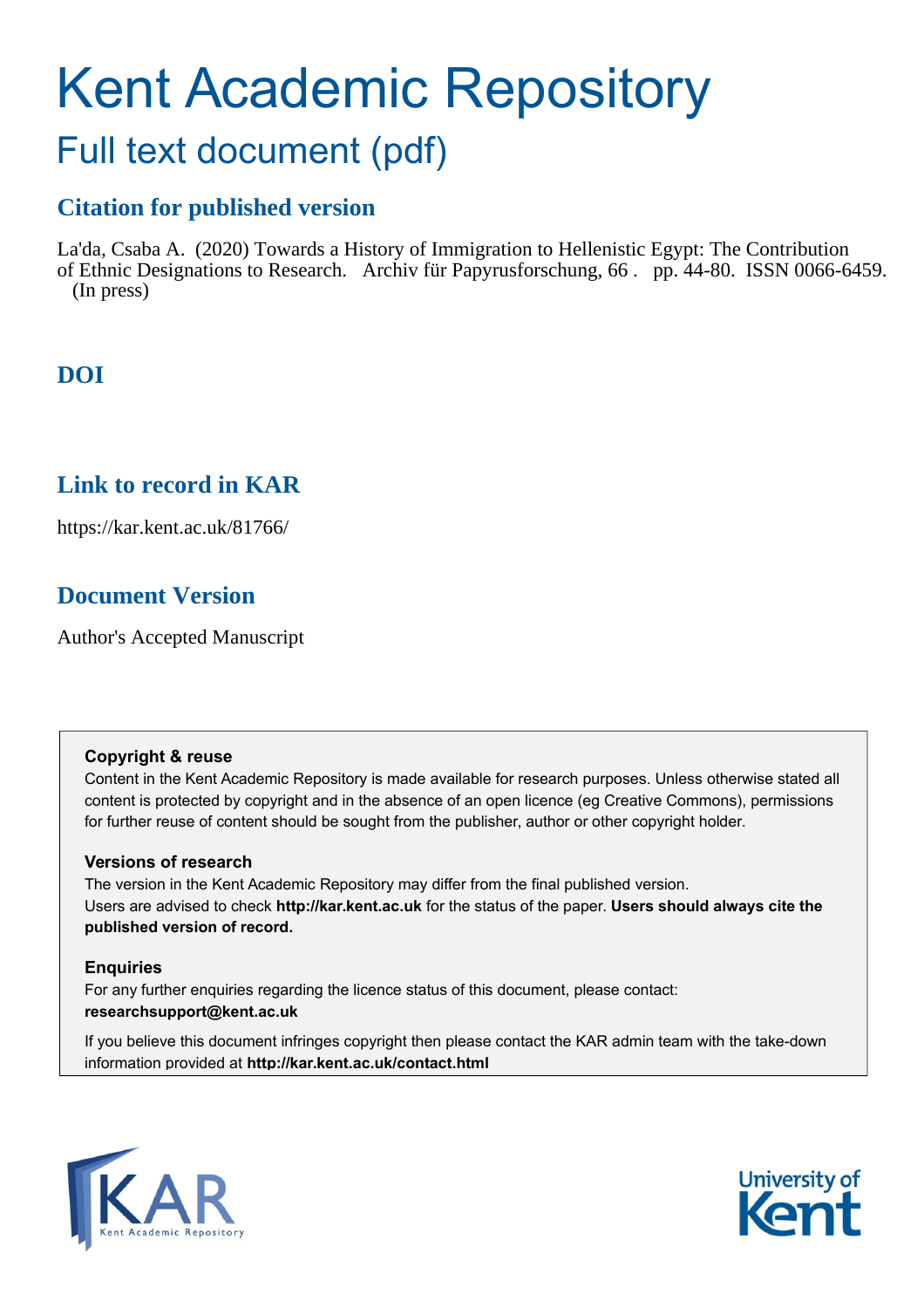#### **CSABA A. LA'DA**

#### **Towards a History of Immigration to Hellenistic Egypt:**  The Contribution of Ethnic Designations to Research<sup>1</sup>

The population and demography of Graeco-Roman Egypt have seen a great increase in interest from researchers in recent decades.2 Scholars have studied these subjects either directly, as their main focus of interest, or indirectly, as part of and as a fundamental factor in the economic history of the country. The chief area of research has so far been the Roman era but the Hellenistic period has sometimes also been studied, at least as an introduction to discussions of later developments. As to the Hellenistic era, the main questions that have occupied researchers so far have been the size of the population of Ptolemaic Egypt and of its capital, Alexandria, population growth and decrease, the distribution and density of the population in general and in the different parts of the country, urbanisation and the proportion of the urban population.

Within the wider research area of the demography of Graeco-Roman Egypt, the closely interrelated problems of immigration and the ethnic composition of the population, questions that are central to the emergence of the Macedonian state in the country and the structure and nature of its society and economy, have sometimes also been discussed or touched upon by recent research. Nevertheless, generally speaking these two intertwining topics have to date remained in the background in comparison with other aspects of the population and demography of Graeco-Roman Egypt. This is clearly unjustified as it is generally recognised that immigration was a fundamental, probably the single most important, factor of population growth and urbanisation, at least in the early Hellenistic period.3 In this article I shall argue that a key piece of evidence in reconstructing immigration to and the ethnic composition of the population of Hellenistic Egypt has to date remained greatly underutilised by research despite the large amount of available ancient sources and an increasing number of recent studies into them, making the hitherto scattered multilingual evidence more accessible to ancient historians.

<sup>1</sup> This article could not have been written without the generous financial support of the Strategic Research Development Fund of the School of European Culture and Languages of the University of Kent and of the Institut für Alte Geschichte und Altertumskunde, Papyrologie und Epigraphik of the University of Vienna, to which institutions I would like to express my sincere gratitude. My research for this article was carried out at the Papyrussammlung der Österreichischen Nationalbibliothek, Vienna, and at the Institut für Alte Geschichte und Altertumskunde, Papyrologie und Epigraphik of the University of Vienna. I would like to thank Professors Fritz Mitthof and Bernhard Palme for their generous hospitality and the ideal work conditions I enjoyed during my visits to these institutions.

All dates are BC unless otherwise stated. References to ancient sources and scholarly literature conform to the conventions of abbreviation employed in J. F. Oates et al., *Checklist of Editions of Greek, Latin, Demotic and Coptic Papyri, Ostraca, and Tablets*, internet edition available at https://papyri.info/docs/ checklist, and to the abbreviations found in recent epigraphic and Egyptological publications.

It is further important to note in general that in this article all statistical calculations have been done manually as information on ethnic designations is currently not yet available through the 'Trismegistos' data bank (email correspondence with Professor Mark Depauw of the Katholieke Universiteit Leuven in September 2019). Human error in these extensive calculations therefore cannot be ruled out. As the precise numbers are frequently changing with more documents being published, the importance of these calculations should be seen as the demonstration of trends rather than the specific numbers.

<sup>2</sup> Without the intention of exhaustiveness, I include here a brief list of some of the most important recent literature on the population and demography of Graeco-Roman Egypt: Delia (1988), Rathbone (1990), Bagnall and Frier (1994), Scheidel (1996), Bagnall (1997a) and (1997b), Lo Cascio (1999), Alston (2001), Scheidel (2001a) and (2001b), Manning (2003) 47-49, Scheidel (2004), P.Count vols. 1-2, Mueller (2006), Manning (2007) 440-42, Rathbone (2007b) 699-700 and 705-06, Monson (2007) and (2012) and Scheidel (2012).

<sup>3</sup> See, for example, Rathbone (1990) 113-14.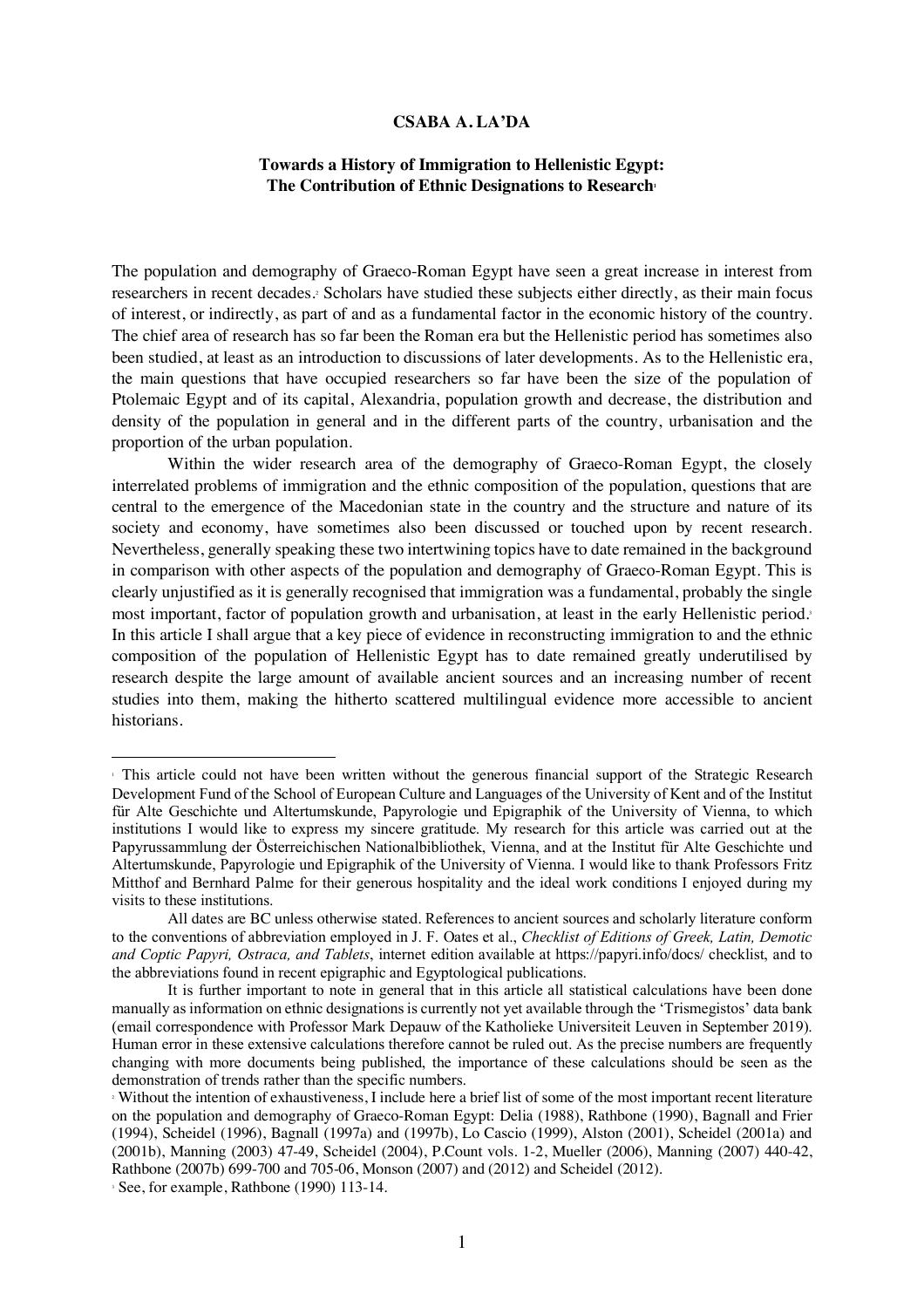In his seminal study of the population of Graeco-Roman Egypt, a study which gave important new impetus to such research, Dominic Rathbone rightly commented that "we are indeed ill-informed on the scale, chronology and practicalities of Greek immigration under the Ptolemies".4 Whilst this was certainly the case at the time Rathbone wrote his inspirational article nearly 30 years ago and in some respects is still true today, the last three decades or so have brought many improvements. These improvements are mainly due to the great increase in new papyrological and, to a lesser extent, epigraphic sources that supply relevant information and to a growing number of papyrological and historical studies on these. Thus, it is now possible to take a fresh look at the questions of immigration to and the ethnic composition of the population of Hellenistic Egypt in the light of these new sources and to assess how the new evidence and the new studies advance our knowledge of these key historical problems.

Previous research into immigration to Hellenistic Egypt has been strongly helleno-centric, which is understandable from the perspective of both the direction of the main historical developments of the period and the academic background of the topic's researchers. The only exception to some extent has been the study of Jewish immigration and the large Jewish diaspora of Hellenistic Egypt but even this important immigrant group has usually been seen as part of Greek, or at least hellenised, society in Egypt and has tended to be studied as such. In this paper I intend to show in concrete terms that non-Greek immigration was also substantial and that we can and consequently should move away from this traditionally helleno-centric and incomplete picture of immigration to Egypt under Macedonian rule.

In this study I would like to argue that the ethnic designations we find in the documentary sources, both papyrological and epigraphic, in reference to specific individuals can help us greatly in reconstructing some aspects of immigration to and the ethnic composition of the population of Egypt and that these terms constitute the best evidence we currently have for studying these aspects of the demography of the country in the Hellenistic era.

From assessing recent research, ethnic designations have been used only to a very limited extent in studying immigration to and the population of Hellenistic Egypt. One line of research, represented so far only by a brief article and a short book chapter, $\frac{1}{2}$  has concentrated on the ethnic and geographical origin and the chronology of the settlement in Egypt of a special occupational group of Ptolemaic society, namely that of the cleruchs. Christelle Fischer-Bovet has widened this focus to include not just the cleruchs but also the whole army: chapter 5 of her recent monograph on the Ptolemaic army and its socio-economic context represents the greatest extent to which ancient historical research has used ethnic designations to date.7 Whilst her examination of ethnics in relation to the army is conscientious, detailed and meticulous, it remains, understandably, firmly focused on the military and therefore only touches upon ethnic terms used in other contexts. Further, Katja Mueller's recent large-scale study of Ptolemaic settlements has devoted some, albeit surprisingly little, space to the question of foreign immigration where she deploys some ethnic terms as part of her evidence.<sup>8</sup> Finally and most recently, in a short introductory sketch of immigration to Egypt in the early Ptolemaic period, Willy Clarysse makes a brief reference to ethnic terms as markers of Greek immigrants in the written sources.

As ethnic terms are relatively frequent in the documentary sources from Hellenistic Egypt and have long been known to papyrologists, epigraphers and ancient historians, it may be quite surprising

<sup>4</sup> Rathbone (1990) 112. See also W. Scheidel's general statement about migration in the ancient Graeco-Roman world: "Migratory flows are usually impervious to any but the crudest probabilistic attempts at quantification" in Scheidel (2007) 49; see also id. (2001a) 46-48.

<sup>5</sup> Bagnall (1984).

<sup>6</sup> Stefanou (2013), challenging Bagnall's conclusion that Ptolemaic cleruchs formed "almost a closed class", created at the time of the foundation of the Ptolemaic state: Bagnall (1984) 18. See also Clarysse (2019) 199, who accepts Stefanou's argument.

<sup>7</sup> Fischer-Bovet (2014) 160-95.

<sup>8</sup> Mueller (2006) 165-80: 16 pages including three page-size maps. Her brief discussion includes not just immigration to Egypt but also emigration from it, as well as modern comparative examples.

<sup>9</sup> Clarysse (2019) 299.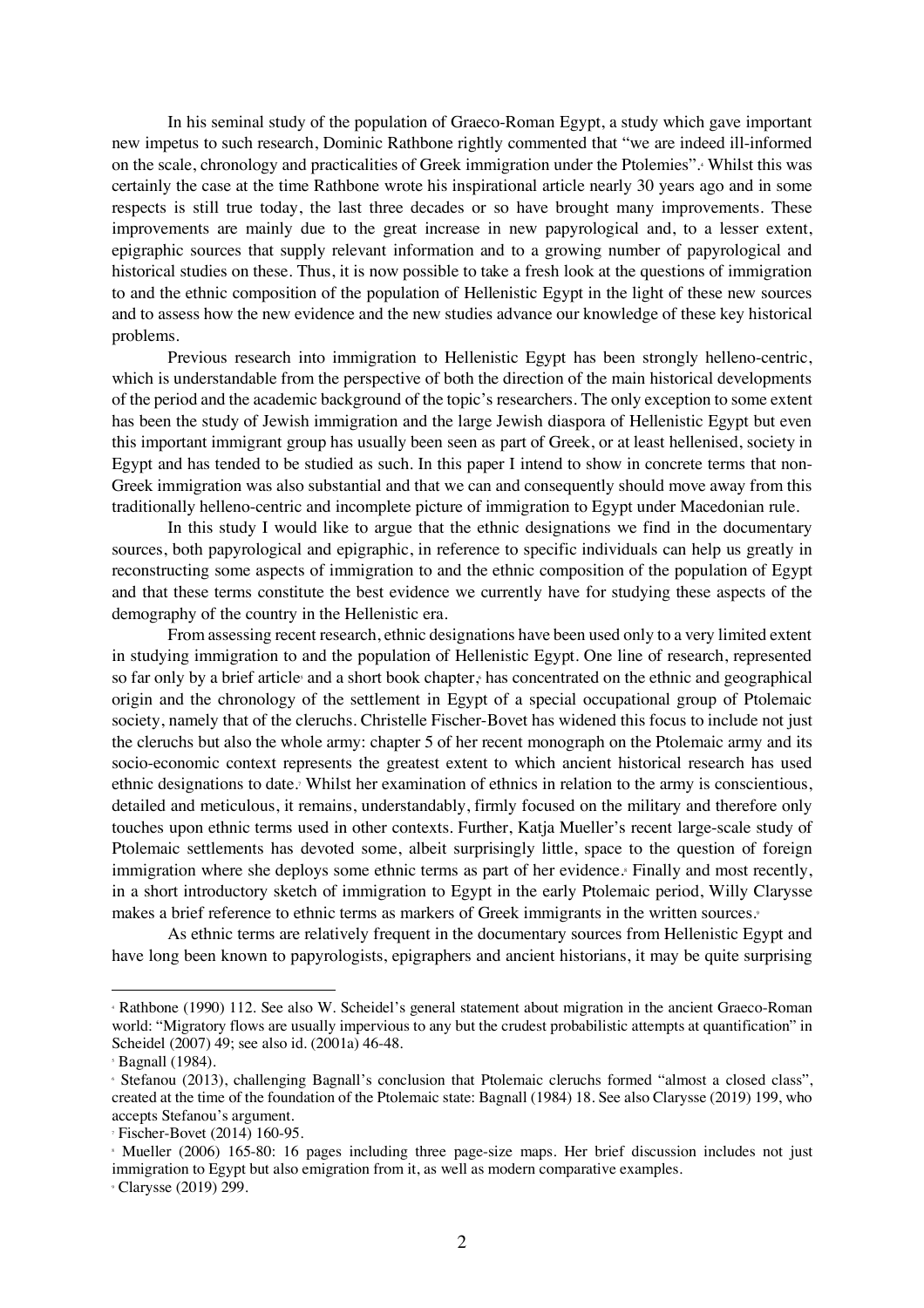that recent research has made only such a limited use of them in attempting to reconstruct immigration and the ethnic composition of the population. However, on closer inspection of this type of source material, when one considers it from a practical perspective this greatly limited use becomes to some extent understandable, as I shall argue in the paragraphs that follow.

Between Fritz Heichelheim's pathbreaking study entitled *Die auswärtige Bevölkerung im Ptolemäerreich*,<sup>®</sup> and the two supplements respectively published in 1930 and 1937,<sup>*n*</sup> on the one hand, and my book on *Foreign Ethnics in Hellenistic Egypt*, which appeared in 2002,<sup>12</sup> on the other, no comprehensive study had been devoted to the problem of ethnic terminology in Hellenistic Egypt. The few studies that appeared between 1937 and 2002 were devoted to only some ethnic terms but not others or looked at the sources solely in one language, Greek, and ignored the important evidence supplied by Demotic papyri.<sup>3</sup> Some ethnic terms such as Πέρσης τῆς ἐπιγονῆς and Περσίνη enjoyed more attention than others but this attention was accorded to them for special reasons and only in isolation from other terms.14

In addition, although Heichelheim's studies did contain some Demotic ethnic designations, prior to the publication of my book, which was based on volume II of my 1996 Cambridge doctoral thesis,15 no attempt had ever been made to gather all the available evidence in both the Greek and the Demotic papyrological and epigraphic documentation, the two main languages in which documentary texts were written in Hellenistic Egypt, no work had ever made its objective the treatment of the problem of ethnic designations in its entirety – chronologically, geographically as well as linguistically. Thus, for this reason ancient historians interested in studying the problems of demography, immigration and the ethnic composition of the population of Hellenistic and early Roman Egypt had been faced with a lack of up-to-date papyrological and epigraphic studies on ethnic terminology.

Another obstacle in the path of historical research into these problems has been the fact that the evidence is in a variety of different ancient languages and scripts, primarily in Greek and the highly complex Demotic Egyptian. In addition, in order to be able to survey and assess the available written sources for their relevance to the topic, it is necessary, or at the very least advantageous, also to know some Middle Egyptian in the hieroglyphic and hieratic scripts, as well as some Aramaic, Carian, Phoenician and also lesser known ancient Semitic languages like Minaean and Nabataean. Few classically trained ancient historians, the principle group of scholars interested in the population and demography of Graeco-Roman Egypt, would readily be able to muster such a wide range of skills that is necessary for successfully tackling the diverse sources and the topic as a whole. Thus, this very high and wide skills barrier and the consequent lack of concerted work on the papyrological and epigraphic texts containing ethnic terminology had resulted in a dearth of research on this important topic for over half a century.

Another difficulty is the very large size of this research topic considering that one has to read through and check carefully a vast quantity of written sources in a range of different ancient languages and scripts just to find the ethnic terms that can form the basis of any systematic study of ethnic terminology. This means that in order to assemble an exhaustive corpus of ethnic terminology from Hellenistic Egypt one has to scrutinise well over 10,000 papyri and inscriptions. Before the age of computer- and, later, internet-based search programmes such an undertaking would have taken up years but even today when we have 'Pandora' and 'Papyri.info' it is a long and laborious process mainly because the Egyptian and other non-Greek evidence, which is scattered over countless books, journal

<sup>&</sup>lt;sup>10</sup> Heichelheim (1925).

 $\text{...}$  Heichelheim (1930) and (1937).

 $\approx$  La'da (2002), based on volume II of La'da (1996).

<sup>&</sup>lt;sup>13</sup> For example, although M. Launey's 'Prosopographie militaire hellénistique' on pages 1108-1271 of volume 2 of his monumental *Recherches sur les armées hellénistiques* (1949-50) includes some ethnic designations in the documentary evidence from Hellenistic Egypt, it contains only such terms that refer to soldiers.

 $\frac{1}{4}$  See, for instance, Oates (1963) and Pestman (1963).

<sup>15</sup> La'da (1996).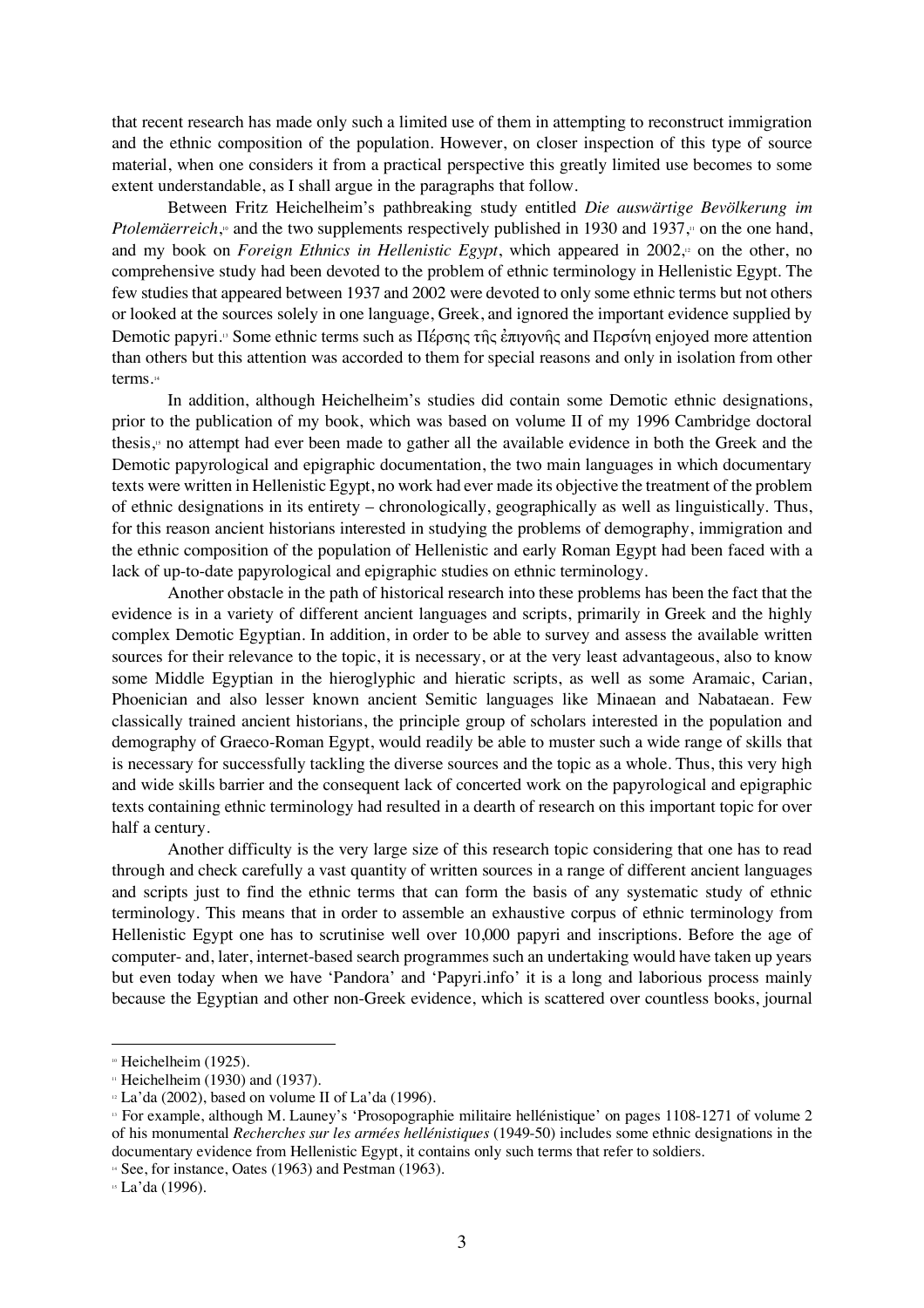articles and other publications, still has to be searched through mostly manually without the aid of information technology.

Given these great practical difficulties, therefore, it is hardly surprising that for approximately six decades between the 1930s and the early 1990s there was no comprehensive and systematic research into ethnic terminology from Hellenistic Egypt.

In addition to such difficulties that might be described as external or practical challenges, let me also mention briefly, merely by way of example, some of the internal complexities of this topic that may well have deterred potential researchers in the past.

My first example is the fact that, puzzlingly enough, the evidence of the Greek sources coincides only to a small extent with that of the Demotic material, the two main languages in which ethnic terms are attested from Hellenistic Egypt. There are only few ethnic designations in Greek which correspond directly to those in Demotic. These tend to be direct transliterations of Greek ethnics such as Ἀθηναῖος 'Athenian' – ithinys 'Athenian'; Ἀσπένδιος 'Aspendian' - ispnty is 'Aspendian'; Κᾶρες 'Carians' – Krs.w 'Carians'; Κυρηναῖος 'Cyrenean' – Grnys 'Cyrenean' and Μυσός 'Mysian' – Mss 'Mysian'. Oddly, for a large proportion of ethnic terms in Demotic there is to date no Greek equivalent in our evidence from the Hellenistic period even though our Greek evidence is very large containing hundreds of different ethnic terms. Such "lonely" Demotic ethnic terms without a corresponding Greek equivalent include Igs, Igs ms n Kmy, Blhm, Blhm ms n Kmy, Mhbr ms n Kmy, Nhs, rmt Pr-iy-lq, rmt Pr-iy-lq ms n Kmy and rmt Prm.

Conversely, there is an even larger group of ethnic terms in Greek for which no direct Demotic equivalent is attested to date such as the vast majority of Greek city-ethnic terms and such frequent ethnics in Greek documents as Μακεδών 'Macedonian', Θρᾶιξ 'Thracian' or 'Ιουδαΐος 'Jew', although for the first of these Mg/dn and Mg/dwn<sup>16</sup> and for the second Dryksw<sup>17</sup> seem to be attested in hieroglyphic non-documentary inscriptions and for the last we find Yhyt.w 'Jews' in a still unpublished and little known Demotic text,<sup>8</sup> Iwd'y? in the hieroglyphic inscription on the statue San 91-200, OAE 3003<sup>9</sup> and Ybr 'Hebrews'? in a non-documentary Demotic papyrus of late Ptolemaic date, containing a collection of meteorological *omina*.20

For yet another group of ethnic terms the correspondence between Greek, Demotic and occasionally hieroglyphic is not literal but only loosely semantic and functional, such as Ἄραψ 'Arab' – !gr lit. 'Hagrite'; Ἕλλην 'Greek' – Wynn lit. 'Ionian' – "#w-nbw.t and Πέρσης 'Persian' – Mdy 'Mede'.

For a further group, multiple correspondences are possible, for example, Πέρσης 'Persian' – Mdy 'Mede' – rmt Prs 'man of Persia' and Σύρος 'Syrian' – Iš(w)r 'Syrian' – Hr 'Syrian'? or 'Phoenician'?.

Another difficulty is the fact that the assortment of ethnic terms in use in the sources appears to change over time in the Hellenistic period with the initial great variety and frequency of ethnic designations greatly decreasing especially in Greek documents.

Furthermore, it is striking that, while by the end of the Ptolemaic period most ethnic designations have disappeared from the documents, a small number (for example, Πέρσης τῆς ἐπιγονῆς, Περσίνη 'Persian woman', Μακεδών 'Macedonian', Μακέτα 'Macedonian woman', Ἰουδαῖος 'Jew' and

<sup>16</sup> Kockelmann and Rickert (2015) 49, no. 31. The dating of the inscription Esna 1 is either "Ptolemy III Euergetes I or Roman": see ibid. p. 26; the dating of Esna 3 is "Trajan": ibid. p. 30 and the dating of the inscription from Komir is "Antoninus Pius": ibid p. 31.

<sup>&</sup>lt;sup>17</sup> Kockelmann and Rickert (2015) 74, no. 80. For the dating of the inscriptions Esna 1 and Esna 3, see the preceding footnote.

<sup>18</sup> Ray (1978) 29.

<sup>&</sup>lt;sup>19</sup> Zivie-Coche (1998) and (1994).

<sup>&</sup>lt;sup>20</sup> Collombert (2014) 23. Cf. also 'vbr (with spelling variants) 'Hebrew' in a Demotic papyrus of Roman date (late II – early III c. AD) on astronomical *omina*: Parker (1959) p. 10 line 22 ( $\lceil \sqrt{b}r \rceil$ ), line 27 ( $\lceil \sqrt{b}r \rceil$ ), p. 12 line 1 ( $\lceil \sqrt{b}r \rceil$ ) ]), p. 14 line 5 (sybr), line 13 ([sybr]), p. 20 line 9 (y[b]r), p. 22 line 11 ([ybr]) and line 17 ([str]).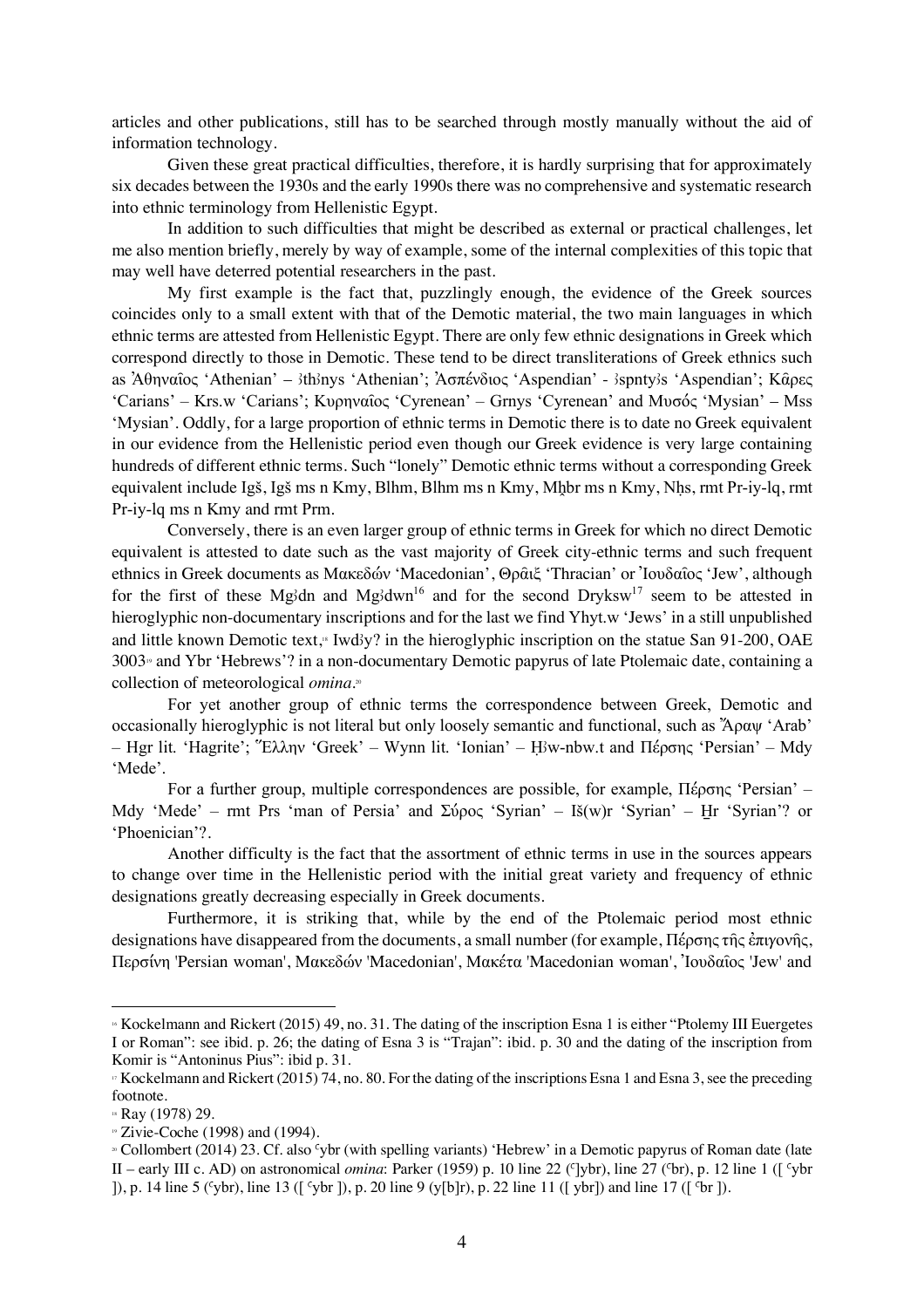$'A$ ραψ 'Arab') survive for some time into the Roman period. The number and variety of ethnic terms in use in Demotic documents from the early Roman period becomes even smaller than those in Greek.

My penultimate example for the complexity of this research topic poses probably the greatest of all problems for researchers. Whilst some ethnic designations seem to have retained their original ethnic semantic value until the end of the Ptolemaic period (e.g. Ἀργεῖος'Argive', Κυρηναῖος'Cyrenean' and IgS 'Kushite'), others (for example, Πέρσης and Μακεδών) appear to have lost any real ethnic meaning over time and to have developed into fictitious ethnic, occupational and status designations. The semantic evolution of the designations Πέρσης της έπιγονής and Περσίνη takes a somewhat different course. By the early Roman period they have clearly become a legal fiction assumed by individuals intending to facilitate loans and certain other types of transaction by which they voluntarily put themselves into a disadvantageous legal position in terms of execution in case of delay or noncompliance with their contractual obligations. The roots of this legal development appear to reach back into the Ptolemaic period.21

Finally, the meaning of the τῆς ἐπιγονῆς literally 'of the *epigone* or descent' and ms n Kmy literally 'born in Egypt' expressions, which often follow a wide range of different ethnic designations, has been highly controversial and, despite recent advances,<sup>2</sup> needs to be clarified further especially for the early Hellenistic period.

These then are some of the main problems which have plagued and thwarted effective research into ethnic terminology for many decades.

Notwithstanding these difficulties, let us now turn to examining in what ways and to what extent ethnic designations can positively help us reconstruct and understand better immigration to and the resulting ethnic composition of the population of Hellenistic Egypt. But before we launch into such an enquiry, we need to keep in mind some of the limitations and biases of our sources to ensure that the use we do make is well founded.

As ethnic designations are found overwhelmingly in papyri and inscriptions, they are consequently liable to all the deficiencies and distortions that papyrological and epigraphic evidence suffers from, in addition to the hazards of survival usual for this type of evidence.<sup>35</sup> As a brief reminder, we may mention here some of the main such problems. First of all, papyri and inscriptions reflect primarily the life of well-to-do and elite members of society, those with property and making use of writing for documentary, legal and private purposes. Further, for reasons of physical preservation, papyri originate overwhelmingly from the Egyptian countryside, especially from Middle and, to a lesser extent, Upper Egypt, and only exceptionally from Alexandria or Lower Egypt. Among the areas of Egypt where papyri do survive the Fayyum is greatly overrepresented. In addition, large finds of papyri and archives, in other words the archival character of our sources, tend to distort the general picture presented by them.24 Another problem is that the chronological distribution of the papyrological evidence is greatly uneven with a large portion of our material coming from the middle and the second half of the third century BC, and smaller numbers from other periods, especially from the early and late Hellenistic eras. Finally, the traditional editorial partiality towards the usually easier-to-decipher Greek documentation, which is only slowly being balanced by more Demotic material being published, also skews our picture.

Because of these limitations and biases, it is obviously impossible to draw a fully accurate and undistorted picture. Thus, for these reasons, we must remain constantly conscious that from our study of ethnic terms in papyri and inscriptions we can only draw quite general conclusions and only for Middle and Upper Egypt. Nevertheless, I would like to argue that the ethnic designations we find in the documentary sources remain our best, that is, our most accurate, detailed, plentiful and most readily

<sup>21</sup>Pestman (1963a), PDion. pp. 56-63, La'da (1996) and the important new results in Vandorpe (2008) 106- 07.<br>  $\approx$  See, for example, La'da (1996) 154-72, (1997) and Vandorpe (2008).

<sup>&</sup>lt;sup>23</sup> See, for instance, Cuvigny (2009) and Frösén (2009), esp. 79-90, 87 and 92.

<sup>24</sup> Préaux (1978) 102-05 and Bagnall (1984) 9.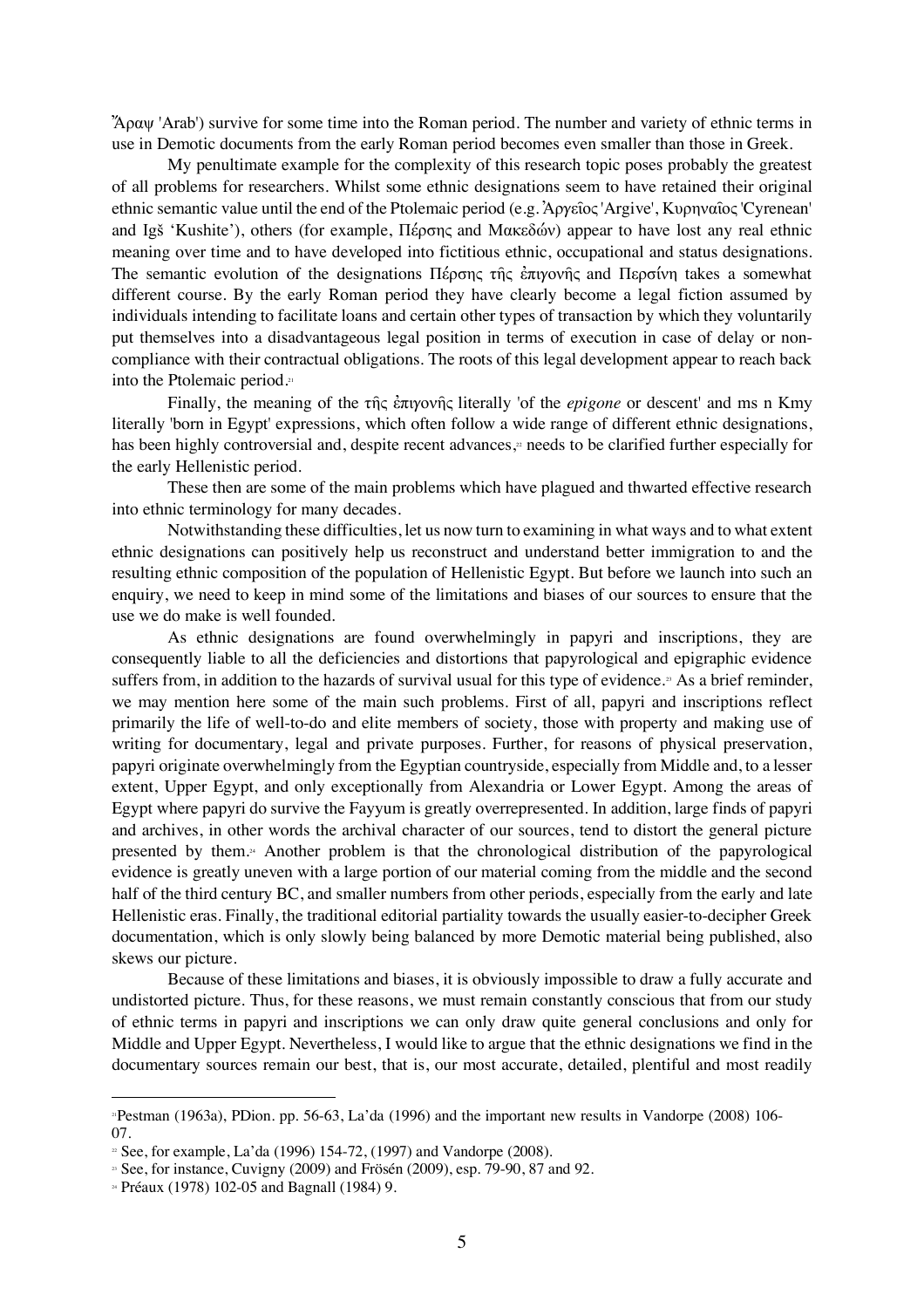quantifiable, sources for immigration to, the ethnic composition of the population of and the relative proportions of the different immigrant groups in relation to each other in Hellenistic Egypt. No more direct, reliable, detailed or quantifiable textual evidence is available to us currently to attempt an answer to these questions as the literary and historiographic sources are greatly limited and unreliable  $\approx$  – not to mention hotly debated by scholars – and as the onomastic evidence, although much more plentiful, is hugely complex and often untrustworthy as an indicator of ethnic origin.

But it is important once more to emphasise that not all ethnic terms found in the papyrological and epigraphic evidence are straightforwardly suitable as sources for the study of immigration to and the population of Egypt under Macedonian rule. As already mentioned briefly, we need to be aware that over time some originally ethnic terms lost their literal meaning and assumed other, occupational, status or legal, senses. Therefore, in a study on immigration and the ethnic composition of the population it is essential to distinguish between real and what I call 'fictitious' ethnic designations or 'pseudo-ethnics', in other words between those terms that preserved and those that lost their original ethnic sense.

This is, however, a greatly complex and laborious task a detailed discussion of which would require far more space than available to me here. I shall therefore be relying on references to the results of my previous research, both published and unpublished, into ethnic designations, $\alpha$  as well as on the important work of Fritz Uebel<sup>27</sup> and Katelijn Vandorpe,<sup>28</sup> work that supports and corroborates my own results reached independently from others'. On the basis of this research, we need to exclude from the present analysis a number of ethnic designations that over time did lose their original ethnic meaning. I have argued elsewhere that Πέρσης 'Persian', Πέρσης τῆς ἐπιγονῆς literally 'Persian of the descent', Περσίνη 'Persian woman' and the Demotic terms Mdy 'Persian', literally 'Mede' and Mdy ms n Kmy literally 'Mede born in Egypt' are unlikely to designate any real Persian or Iranian ethnicity in reference to specific individuals in the documentary sources currently available to us from Ptolemaic Egypt.29 This is neatly corroborated for Upper Egypt from the 160s BC onwards by K. Vandorpe's important new research.<sup>30</sup> I shall therefore exclude from my discussion that follows all bearers of these five, interrelated, designations.

A further group of problematic terms is that of Μακεδών 'Macedonian', Μακεδὼν τῆς ἐπιγονῆς literally 'Macedonian of the descent' and Μακέτα 'Macedonian woman'. Fritz Uebel had previously drawn attention to the fact that from 216/5 BC onwards the ethnic designation Μακεδών was used fictitiously in conjunction with the military title τριακοντάρουρος (κληροῦχος),<sup>31</sup> which I have been able to confirm and document to a greater extent.<sup> $\alpha$ </sup> Further, I have also argued that from 111 BC onwards Mακεδών appears to have been used fictitiously also without the title τριακοντάρουρος (κληροῦχος).<sup>33</sup> Thus, in the discussion that follows I shall ignore bearers of the ethnic Μακεδών with the title τριακοντάρουρος (κληροῦχος) from 216 and all bearers of these three designations from 111 onwards.

A third group of problematic ethnics is formed by Ἕλλην 'Greek', Wynn 'Greek', literally 'Ionian', Wynn ms n Kmy literally 'Ionian born in Egypt' and the feminine forms γυνὴ Ἑλληνίς 'Greek woman', shm.t Wynn(.t) literally 'Ionian woman' and t Wynn literally 'the Ionian (woman)'. As it is clear that numerous non-Greeks could also bear these designations (for example, the Jews and Thracians of Trikomia in the Arsinoite nome and some individuals bearing good Egyptian names), $*$  it appears safer to exclude these terms from my examination of immigration to and the ethnic composition of the population of Hellenistic Egypt: we simply cannot be certain of the real ethnic background of their

<sup>&</sup>lt;sup>25</sup> For a detailed analysis of such sources, see Rathbone (1990), esp. 103-07.<br><sup>26</sup> La'da (1994), (1996), (1997) and (2002). See also the introductory study in my book (2019).

<sup>27</sup> Uebel (1968) 40 n. 3, 59 n. 4, 313 n. 4 and 381-82.

<sup>28</sup> Vandorpe (2008) and (2014).

<sup>29</sup> La'da (1996) 36-40, 128-53, 160-69 and (2019) 8-9.

 $\approx$  Vandorpe (2008) and (2014).

 $\approx$  Uebel (1968) 40 n. 3, 59 n. 4, 313 n. 4 and 381-82.

 $\frac{3}{2}$  La'da (1996) 117-22 and La'da (2002) 100, no. E827 and 192, no. E1633.  $\frac{3}{2}$  La'da (1996) 123-28.

<sup>34</sup> Clarysse (1994), La'da (1994) and (1996) 92-115, and P.Count, vol. II 138-47.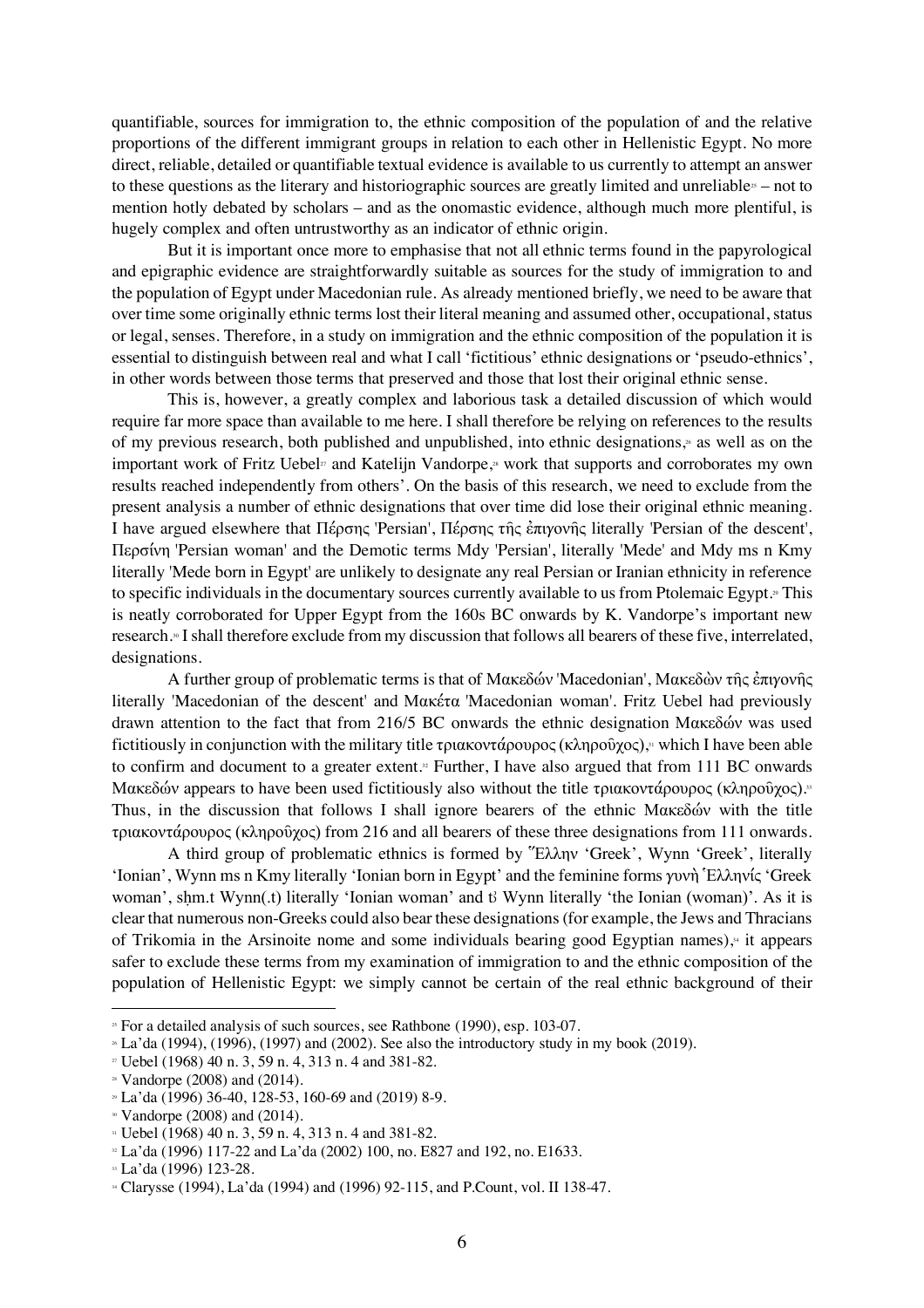bearers. Although many, perhaps most, of their bearers were probably ethnic Greeks, especially in the early Hellenistic period, and although it might consequently seem overcautious to ignore them, it appears to me to be preferable to err on the side of caution rather than to introduce a large degree of uncertainty and potential error into the argument.

Finally, I also exclude from my analysis the ethnic term Mhbr ms n Kmy literally 'Megabarian' born in Egypt', attested so far in only a single instance, as the father of its bearer surprisingly has the ethnic designation Blhm ms n Kmy literally 'Blemmye born in Egypt'<sup>35</sup> and as it seems more likely that the latter remained a real ethnic designation.<sup>36</sup>

At the same time, despite a recent suggestion that they might have been used fictitiously from an ethnic perspective as early as the Hellenistic period,<sup> $\eta$ </sup> I treat, as do W. Clarysse and D. J. Thompson, $\alpha$ the ethnic designations Ἄραψ 'Arab', Ἄραψ τῆς ἐπιγονῆς literally 'Arab of the descent', Ἀράβισσα 'Arab woman' and Hgr 'Arab', literally 'Hagrite', as real and include them in my discussion that follows. As I argued in my doctoral thesis and also more recently, $\frac{30}{2}$ 

because (1) to date there is no case of a change of these designations attested in our evidence from Hellenistic Egypt, (2) because we cannot show that anyone from a non-ethnic Arab background assumed these designations and (3) because the bearers of these designations performed a large variety of widely diverse occupations, in the current state of our evidence it appears to me to be safer to consider these as real ethnic designations rather than fictitious ethnic, occupational terms in the sources from the Hellenistic period.

After this introduction, let us now see what ethnic designations can tell us about immigration to and the ethnic composition of the population of Egypt in the Hellenistic period. We must start with a few important definitions of the source material. As my aim in this study is to quantify the sources as far as it is possible in a methodologically safe, rigorous and non-speculative way, the best, that is, the most precise, plentiful and most readily quantifiable, type of evidence for it is formed by the ethnic designations that refer to specific individuals. I shall therefore use such ethnic terms as my main evidence and shall mention plural ethnics in reference to unspecified groups of individuals only occasionally. Ethnic designations that refer to specific individuals in the sources from Hellenistic Egypt are gathered, text critically examined and presented in a prosopographical way in my *Foreign Ethnics in Hellenistic Egypt*<sup>®</sup> and in the update contained in my recently published *Ethnic Terminology in Hellenistic and Early Roman Egypt: New Sources and New Perspectives of Research*,<sup>41</sup> two volumes which together form an up-to-date and exhaustive collection of such ethnic terms in the sources hitherto published.42 It may be helpful at this point briefly to remind the reader precisely what sources have been gathered together and presented in these two volumes and consequently exactly what evidence this study is based on. The source material of these two volumes consists of all ethnic terms that refer to specific individuals originating (or, in the case of fictitious ethnics, allegedly originating) from specific ethnic groups, countries, regions and cities outside Egypt and that are found in the Greek, Demotic and hieroglyphic papyrological and epigraphic non-literary and non-magical evidence from Hellenistic Egypt (332-30 BC) published to date. In addition to published material, a small number of unpublished sources that have come to my attention have also been included. Further, in my first book I have also included such ethnic terms found in the ancient historiographic, scholarly, scientific and other nonliterary and non-religious-magical sources in Greek and Latin from or for Hellenistic Egypt. Finally, I

<sup>&</sup>lt;sup>35</sup> See La'da (2002) E2592 and 2594.

<sup>36</sup> La'da (1996) 34-36.

<sup>37</sup> Honigman (2002) 62-67.

 $\cdot$  P.Count vol. II, p. 160.

<sup>39</sup> La'da (1996) 59-64 and (2019) 8.

 $\triangleq$  La'da (2002).

<sup>41</sup> La'da (2019).

 $\approx$  Up to July 2017, to be precise: see La'da (2019) 5.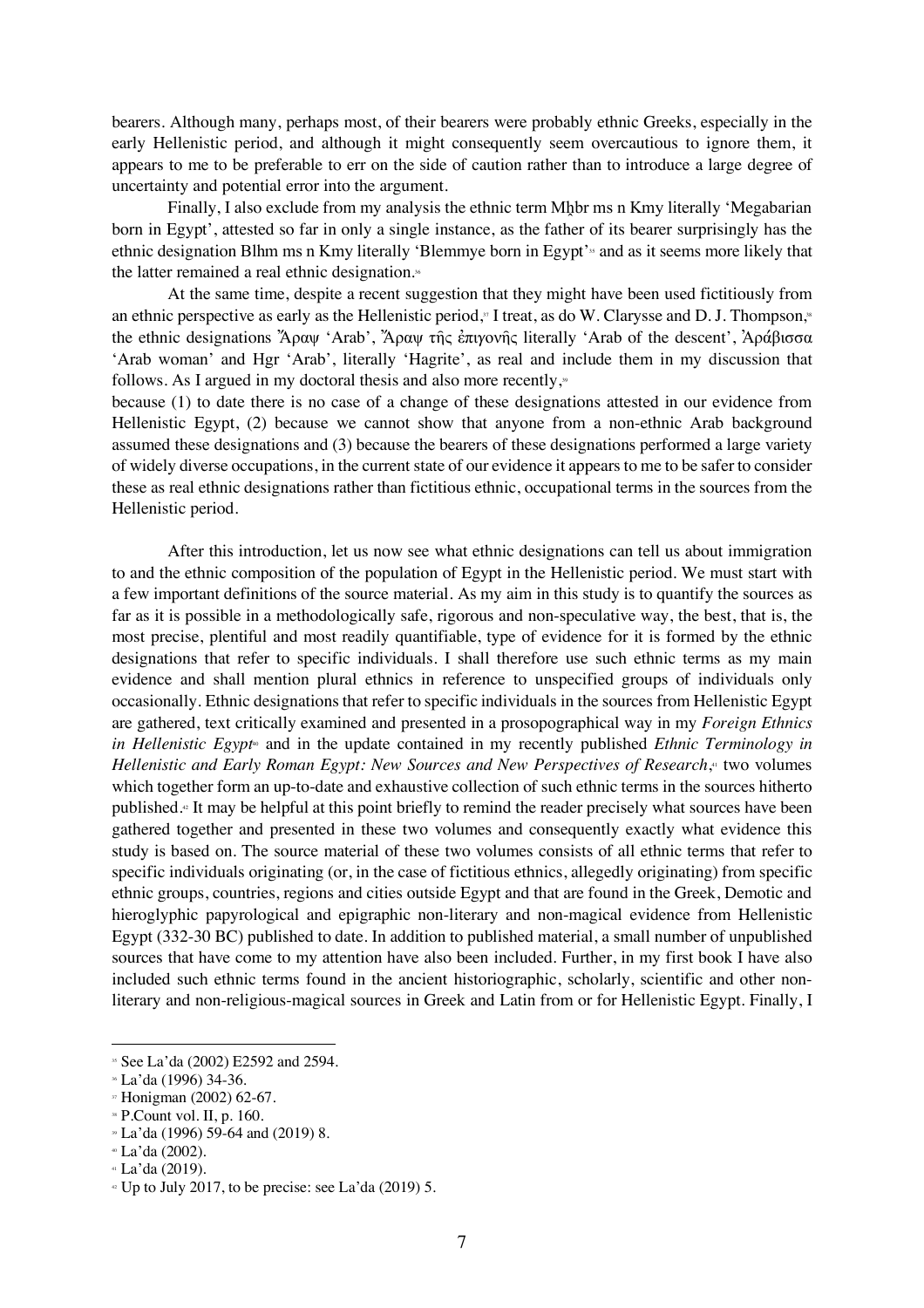have also surveyed and checked, mostly with the help of transcriptions and translations whenever available, a large number of ancient documentary sources from Hellenistic Egypt written in Aramaic, Carian, Minaean, Nabataean and Phoenician and have included in my more recent volume references to these whenever relevant.

After these definitions, let us now examine the evidence. In the following analysis I shall be relying primarily on ethnic terms in the Demotic and Greek sources as these form the vast majority of our evidence and as other languages and scripts supply comparatively little relevant material, the interpretation or dating of which is often problematic. Let us start with the Demotic sources.

In the Demotic documentary sources from Hellenistic Egypt published to July 2017 19<sup>53</sup> different real ethnic designations are attested in reference to 47 specific individuals.<sup>44</sup> In all the Demotic documentary sources published to July 2017 there are 55 attestations of such ethnics in 43 different texts.45

The first table shows the number of attestations of all such ethnic terms in Demotic documents by decade.

|           | <b>Century:</b> | <b>IV-III</b>  | III                         | п             | $II-I$ | I | <b>General Hellenistic</b> |
|-----------|-----------------|----------------|-----------------------------|---------------|--------|---|----------------------------|
| ٠         | Decade          |                |                             |               |        |   |                            |
| ٠         | 99-90           | 0              | 0                           |               |        |   |                            |
| ٠         | 89-80           | 0              | $\mathcal{D}_{\mathcal{L}}$ |               |        |   |                            |
| ٠         | 79-70           | 0              |                             |               |        |   |                            |
| ٠         | 69-60           | 0              | $\mathcal{O}$               |               |        |   |                            |
| $\bullet$ | 59-50           | 0              | 0                           | 3             |        |   |                            |
| $\bullet$ | 49-40           | 0              | 0                           |               |        |   |                            |
| $\bullet$ | 39-30           | 0              | 10                          |               |        |   |                            |
| ٠         | 29-20           | 0              |                             |               |        |   |                            |
| ٠         | $19-10$         | 0              |                             |               |        |   |                            |
| ٠         | $9 - 0$         | 0              | 3                           | 3             |        |   |                            |
|           | Uncertain:      | $\overline{2}$ |                             | $\mathcal{D}$ |        |   | n                          |
|           |                 |                |                             |               |        |   |                            |

Total:  $2(3.63\%)$  23 (41.81%) 18 (32.72%) 1 (1.81%) 5 (9.09%) 6 (10.90%)

<sup>43</sup> For a quick overview of Demotic ethnic designations, see page 365 of La'da (2002) and the table of contents of La'da (2019). I include here the uncertain ethnic [I]sr in P. Firenze Mus. Arch. Dem.  $3678.7 =$  P. Testi Botti 6, see La'da (2002) E2681, as this word is widely attested in the papyrological and epigraphic sources from Hellenistic Egypt, for example, as an ethnic in the plural, as an adjective, as part of various country names for Syria and as part of a variety of place names in Egypt.

<sup>44</sup> I ignore spelling variants of the same ethnic terms. I count corresponding feminine and masculine ethnic terms as separate. I also count as separate ethnic terms with and without the ms n Kmy, literally 'born in Egypt', expression even if their first, ethnic, element is identical.

<sup>45</sup> For practical statistical purposes, throughout this article I count texts by their publication or, in the case of unpublished documents, inventory numbers. Owing to their poor state of preservation, it is often difficult or indeed impossible to decide with complete certainty whether some fragments belong to the same or different documents as others. Copies or abstracts of individual documents included in registers and individual parts of chains of official correspondence are not counted separately. Double documents are however counted separately. This method can obviously give us only an approximate number for documents. However, given the time and space limits available for writing this study, this method offers the best compromise between complete accuracy and practicality. As no major arguments are based in this study on the precise number of documents, an approximate number for them is sufficient and helpful for the purposes of this article, principally as a rough indication of trends rather than absolutely precise figures, which would in any case be bound to change with more material being published.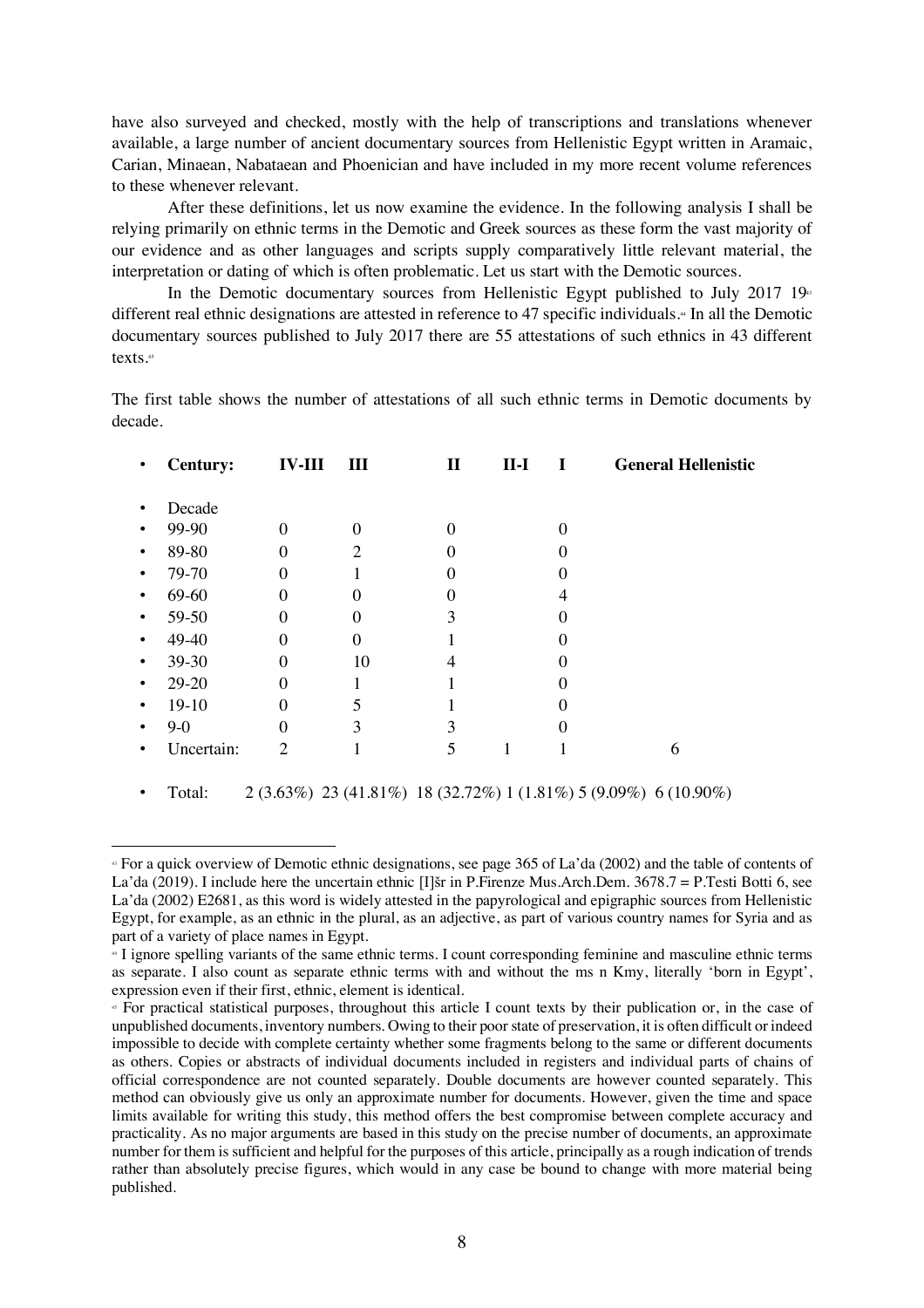The second table shows the number of different specific individuals with an ethnic designation in the Demotic documentary sources by decade.

| $\bullet$ | <b>Century:</b> | <b>IV-III</b> | Ш        | П                           | <b>II-I</b> |   | <b>General Hellenistic</b> |
|-----------|-----------------|---------------|----------|-----------------------------|-------------|---|----------------------------|
|           | Decade          |               |          |                             |             |   |                            |
| ٠         | 99-90           | $\theta$      | $\theta$ |                             |             |   |                            |
| $\bullet$ | 89-80           | 0             | 2        |                             |             |   |                            |
| ٠         | 79-70           | 0             |          |                             |             |   |                            |
| $\bullet$ | 69-60           | 0             | 0        |                             |             | 2 |                            |
| $\bullet$ | 59-50           | 0             | 0        | $\mathcal{D}_{\mathcal{L}}$ |             |   |                            |
| $\bullet$ | 49-40           | 0             | $\Omega$ |                             |             |   |                            |
| $\bullet$ | 39-30           | 0             | 10       |                             |             |   |                            |
| ٠         | 29-20           | $\Omega$      |          |                             |             |   |                            |
| ٠         | $19-10$         | 0             | 3        |                             |             |   |                            |
| ٠         | $9-0$           | 0             | 3        | 2                           |             |   |                            |
|           | Uncertain:      | $\mathcal{D}$ |          | 5                           |             |   |                            |
|           |                 |               |          |                             |             |   |                            |

• Total:  $2(4.25\%)$  21  $(44.68\%)$  16  $(34.04\%)$  1  $(2.12\%)$  3  $(6.38\%)$  5  $(10.63\%)$ 

(The grand total of different individuals is 48 rather than 47 because the individual E2590 in La'da (2002) appears in two different documents in two different decades.)

The third table shows the number of different Demotic documents in which ethnic terms occur in reference to specific individuals by decade. For purposes of comparison, after each figure I include in brackets in smaller type the number of Demotic texts dating from the particular decade and currently registered in the data base *Demotic and Abnormal Hieratic Texts* (DAHT).<sup>46</sup> This can obviously give us only a very rough idea of proportions as the DAHT is neither currently up-to-date nor fully exhaustive. A further difficulty is that in the DAHT it is practically impossible to differentiate in a straightforward way between documentary and non-documentary sources as it uses 2765 different terms to describe text types. Finally, the list of terms used by DAHT for describing different text types is more than five years old (dated 25 August 2014). Notwithstanding these difficulties, to the best of my knowledge we currently have no better or fuller data base for Demotic documentary texts.

| ٠ | <b>Century:</b> | <b>IV-III</b>    | Ш        | П      | 11-I |          | <b>General Hellenistic</b> |
|---|-----------------|------------------|----------|--------|------|----------|----------------------------|
|   |                 |                  |          |        |      |          |                            |
| ٠ | Decade          |                  |          |        |      |          |                            |
| ٠ | 99-90           | 0                | $\theta$ | 0      |      | $\Omega$ |                            |
| ٠ | 89-80           | 0                | 2(40)    | 0      |      | $\theta$ |                            |
|   | 79-70           | 0                | 1(94)    | 0      |      | 0        |                            |
| ٠ | 69-60           | 0                | $\Omega$ | 0      |      | 2(24)    |                            |
| ٠ | 59-50           | 0                | 0        | 3(114) |      | 0        |                            |
|   | 49-40           | 0                | 0        | 1(140) |      | 0        |                            |
| ٠ | 39-30           | $\boldsymbol{0}$ | 1(194)   | 3(193) |      | 0        |                            |
|   | 29-20           | 0                | 1(192)   | 1(119) |      | $\theta$ |                            |
|   |                 |                  |          |        |      |          |                            |

<sup>46</sup> Available at: https://www.trismegistos.org/daht/search.php). The information presented in the table was retrieved from this data base in August 2019.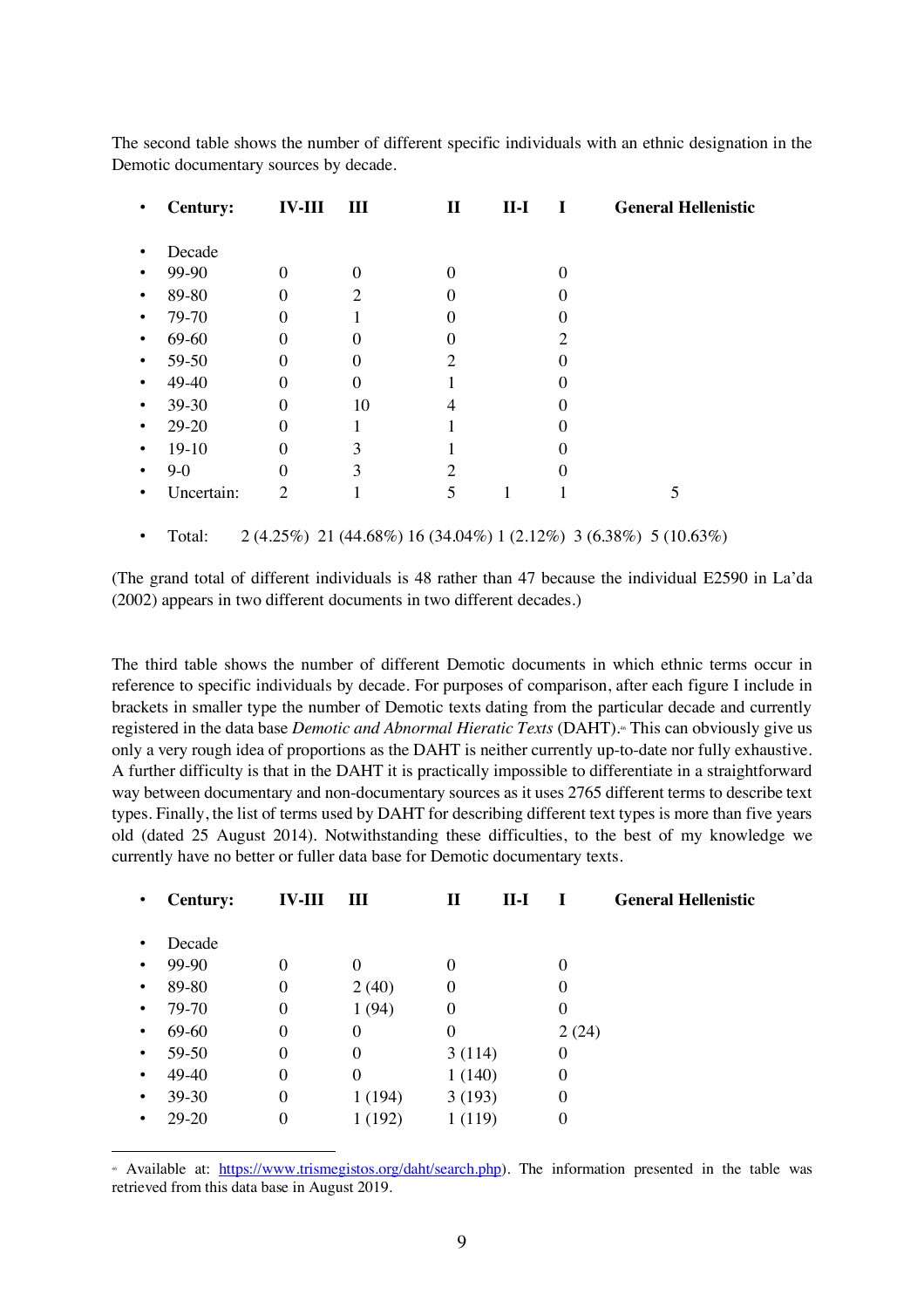| $\cdot$ 19-10 | 5(79) | 1(217) |  |   |
|---------------|-------|--------|--|---|
| $-9-0$        | 3(39) | 3(244) |  |   |
| • Uncertain:  |       |        |  | 6 |
|               |       |        |  |   |

Total: 2 (4.65%) 14 (32.55%) 17 (39.53%) 1 (2.32%) 3 (6.97%) 6 (13.95%)

Finally, the fourth table shows the number of different ethnic designations in Demotic documents used in reference to specific individuals by decade. In other words, this table shows the variety of ethnic designations in use in the documents in each decade.

| $\bullet$ | <b>Century:</b> | <b>IV-III</b> III |                | $\mathbf{I}$                | $II-I$ | $\blacksquare$ | <b>General Hellenistic</b> |
|-----------|-----------------|-------------------|----------------|-----------------------------|--------|----------------|----------------------------|
| ٠         | Decade          |                   |                |                             |        |                |                            |
| $\bullet$ | 99-90           | $\overline{0}$    | $\theta$       | 0                           |        | $\overline{0}$ |                            |
| $\bullet$ | 89-80           | $\Omega$          | $\overline{2}$ | $\mathbf{0}$                |        | 0              |                            |
| $\bullet$ | 79-70           | $\Omega$          |                | 0                           |        | 0              |                            |
| $\bullet$ | 69-60           | $\theta$          | $\Omega$       | 0                           |        |                |                            |
| $\bullet$ | 59-50           | $\theta$          | $\theta$       | $\overline{2}$              |        | 0              |                            |
| $\bullet$ | 49-40           | $\Omega$          | $\Omega$       |                             |        | 0              |                            |
| ٠         | 39-30           | $\theta$          | $\overline{2}$ | 3                           |        | $\overline{0}$ |                            |
| ٠         | 29-20           | $\Omega$          | T              |                             |        | $\overline{0}$ |                            |
| $\bullet$ | $19-10$         | $\theta$          | $\overline{2}$ |                             |        | 0              |                            |
| $\bullet$ | $9 - 0$         | $\theta$          | $\overline{2}$ | $\mathcal{D}_{\mathcal{L}}$ |        | $\theta$       |                            |
| $\bullet$ | Uncertain:      | $\overline{2}$    | 1              | $\overline{2}$              | 1      | 1              | 4                          |
| Total:    |                 | 2                 | 9              | 9                           |        | 2              | 4                          |
|           |                 |                   |                |                             |        |                |                            |

What these statistics show is that the use of ethnic designations in the Demotic documentary sources from the third and second centuries BC is similarly well documented and widespread. However, to date we have much less evidence for the use of ethnic designations in the fourth and the first centuries BC, which to a large extent may be because of the more limited availability of documentary evidence from these periods.

The size of the relevant Greek documentation is hugely greater than that of the Demotic.<sup>47</sup> In the Greek documentary sources from Hellenistic Egypt published to July 2017 as well as in some

<sup>47</sup> From the statistics that follow I exclude all uncertain and fragmentary ethnics (collected in Part II of La'da [2002] and in Part II of La'da [2019]). I also exclude the individuals bearing an ethnic designation in the nondocumentary, that is, in the Greek and Latin ancient historiographic, scholarly, scientific and other non-literary and non-magical sources. For these individuals only a *Prosopographia Ptolemaica* number and no indication of the source is provided in La'da (2002). The reasons for my excluding these individuals from the statistics and the discussion that follow are: (1) the Greek and Latin ancient historiographic, scholarly, scientific and other nonliterary and non-magical sources, from which the information is derived, are often difficult to date precisely; (2) as no historical individuals identified by ethnics are found in corresponding sources in Demotic, their inclusion would create a certain mismatch between the Demotic and Greek evidence; (3) in the present study I wish to keep the focus firmly on ethnic terms in the documentary evidence from Hellenistic Egypt as it is the most reliable type of source material for immigration and the ethnic composition of the population. Finally, as the Greek city-ethnics from Egypt Ἀλεξανδρεύς, Ἀλεξανδρεὺς τῆς ἐπιγονῆς, Ἀλεξανδρεῖα, Ναυκρατίτης, Ναυκρατίτις and Πτολεµαιεύς obviously form a special category, I do not include them in the following statistics. Although their bearers were ethnic Greeks and probably also Macedonians, these terms cannot tell us about their precise origins in the same way as other ethnic designations can and so their value in this study on immigration to Hellenistic Egypt is more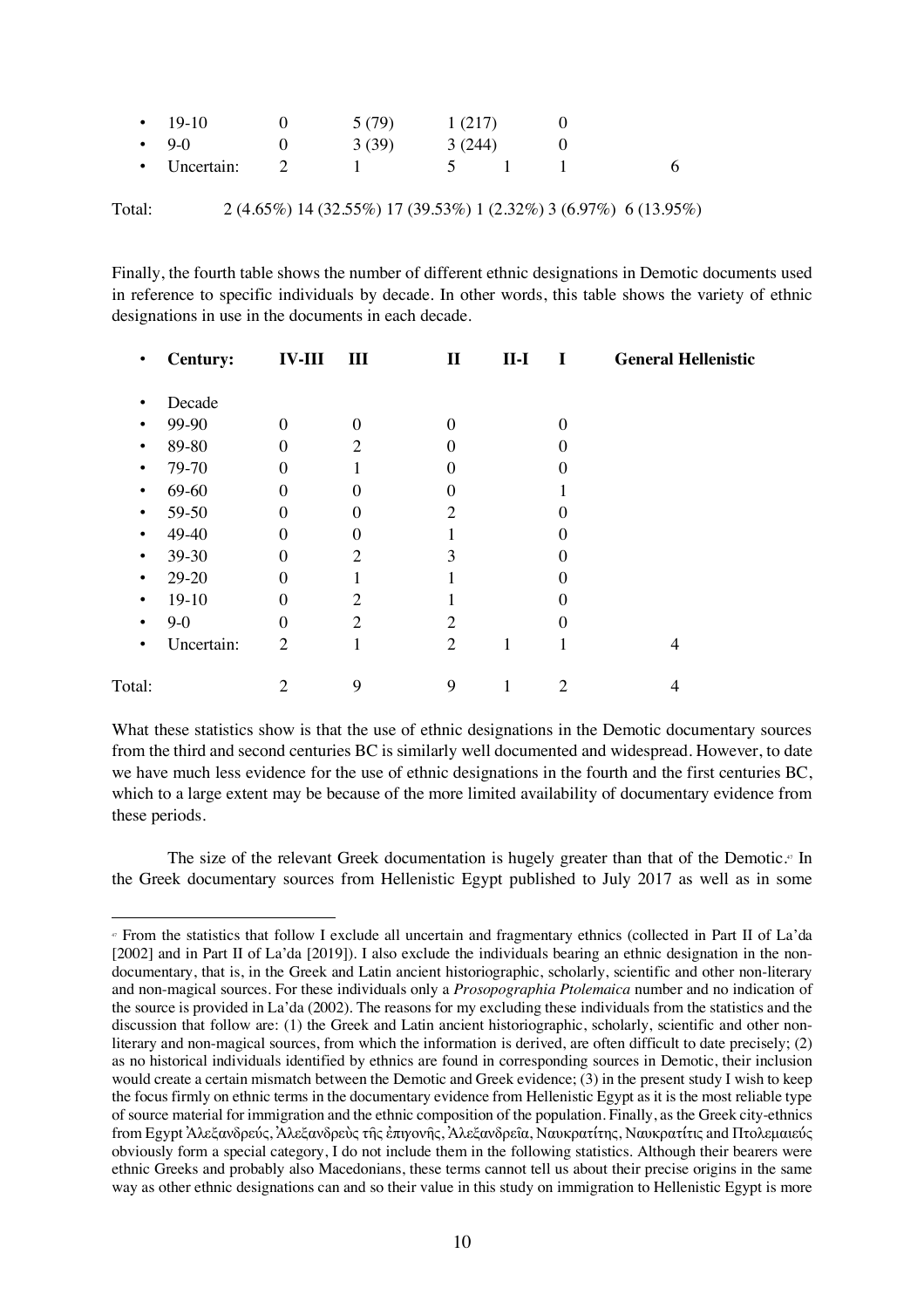unpublished evidence that has come to my attention  $322$ <sup> $\alpha$ </sup> different real ethnic designations are attested in reference to 1767 specific individuals. There are 2156<sup>®</sup> attestations of such ethnics in 1143 different documents.<sup>50</sup>

As above for the Demotic material, the first table shows the number of attestations of all such ethnic terms in Greek documents by decade.

| <b>Century:</b> | IV               | <b>IV-III</b> | Ш              | $III-II$ | П   | $II-I$ |                  | <b>General Hellenistic</b> |
|-----------------|------------------|---------------|----------------|----------|-----|--------|------------------|----------------------------|
| Decade          |                  |               |                |          |     |        |                  |                            |
| 99-90           |                  |               | $\overline{0}$ |          | 29  |        | $\mathbf{1}$     |                            |
| 89-80           |                  |               | 51             |          | 41  |        | $\overline{2}$   |                            |
| 79-70           |                  |               | 19             |          | 94  |        | 3                |                            |
| 69-60           |                  |               | 43             |          | 49  |        | 3                |                            |
| 59-50           |                  |               | 126            |          | 39  |        | 3                |                            |
| 49-40           |                  |               | 113            |          | 51  |        | $\boldsymbol{0}$ |                            |
| 39-30           | $\boldsymbol{0}$ |               | 99             |          | 69  |        | $\boldsymbol{0}$ |                            |
| 29-20           | $\theta$         |               | 200            |          | 7   |        |                  |                            |
| $19-10$         | 17               |               | 152            |          | 18  |        |                  |                            |
| $9-0$           | $\theta$         |               | 53             |          | 20  |        |                  |                            |
| Uncertain:      | 45               | 18            | 279            | 47       | 189 | 18     | 24               | 237                        |
| Total:          | 62               | 18            | 1135           | 47       | 606 | 18     | 36               | 237                        |

The second table shows the number of different specific individuals with an ethnic designation in Greek documents by decade.

| <b>Century:</b> | IV             | <b>IV-III</b> | Ш              | $III-II$ | $\mathbf H$ | $II-I$ |                  | <b>General Hellenistic</b> |
|-----------------|----------------|---------------|----------------|----------|-------------|--------|------------------|----------------------------|
| Decade          |                |               |                |          |             |        |                  |                            |
| 99-90           |                |               | $\overline{0}$ |          | 22          |        | 1                |                            |
| 89-80           |                |               | 25             |          | 38          |        | $\overline{2}$   |                            |
| 79-70           |                |               | 13             |          | 88          |        | 3                |                            |
| 69-60           |                |               | 34             |          | 17          |        | 3                |                            |
| 59-50           |                |               | 77             |          | 28          |        | 3                |                            |
| 49-40           |                |               | 99             |          | 43          |        | $\overline{0}$   |                            |
| 39-30           | $\overline{0}$ |               | 97             |          | 58          |        | $\boldsymbol{0}$ |                            |
| 29-20           | $\theta$       |               | 170            |          | 5           |        |                  |                            |
| $19-10$         | 9              |               | 113            |          | 15          |        |                  |                            |
| $9-0$           | $\overline{0}$ |               | 33             |          | 14          |        |                  |                            |
| Uncertain:      | 44             | 18            | 264            | 46       | 183         | 17     | 21               | 220                        |

limited. As they are relatively rare in the documentary sources, their omission does not affect the statistics in any significant way.

<sup>48</sup> I count as separate masculine and feminine forms of ethnic designations and designations followed by the τῆς έπιγονῆς expression.<br>• For practical reasons, I count as separate attestations plural forms of ethnics in reference to a group of specific

individuals identified by personal names.

<sup>•</sup> On the method of counting documents followed in this study, see footnote 45 above.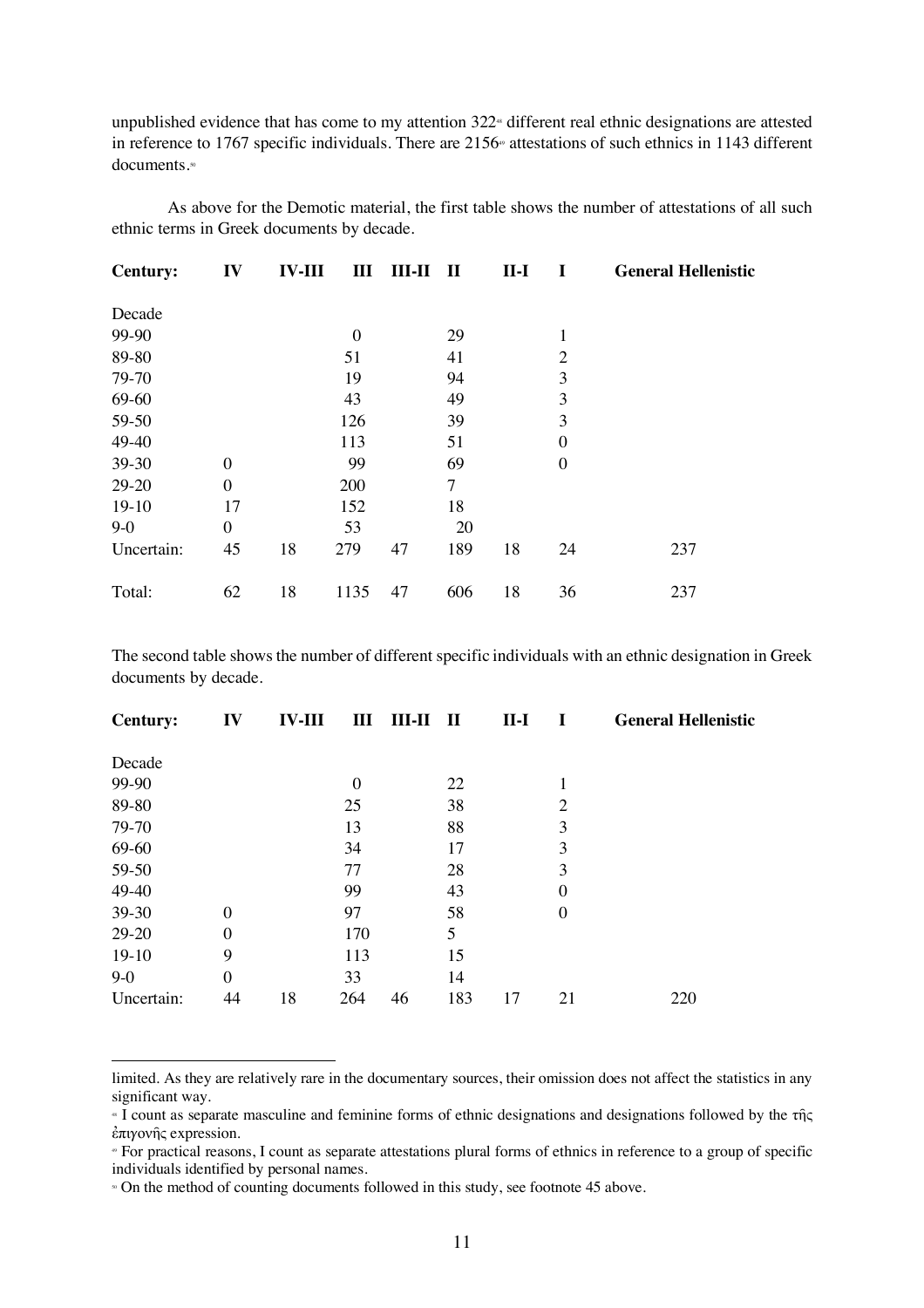| Total: |  | 53 18 879 46 502 17 33 |  |  |  |  |  | 220 |
|--------|--|------------------------|--|--|--|--|--|-----|
|--------|--|------------------------|--|--|--|--|--|-----|

(The grand total of different individuals is 1767 rather than the total of the figures for the individual decades because numerous individuals are attested in more than one decade.)

The third table shows the number of different Greek documents in which ethnic terms occur in reference to specific individuals by decade. After each figure I include in brackets in smaller type the number of Greek documentary texts dating from the particular decade and currently registered in the data base *Heidelberger Gesamtverzeichnis der griechischen Papyrusurkunden Ägyptens* (HGV).51

| <b>Century:</b> | IV    | <b>IV-III</b> | Ш         | ны н          | $\mathbf H$ | $II-I$        | T        | <b>General Hellenistic</b><br>Date uncertain |
|-----------------|-------|---------------|-----------|---------------|-------------|---------------|----------|----------------------------------------------|
| Decade          |       |               |           |               |             |               |          |                                              |
| 99-90           |       |               | 0(0)      |               | 9(94)       |               | 1(179)   |                                              |
| 89-80           |       |               | 9(13)     |               | 18 (163)    |               | 1(160)   |                                              |
| 79-70           |       |               | 6(25)     |               | 35(169)     |               | 3(68)    |                                              |
| 69-60           |       |               | 14 (134)  |               | 33 (244)    |               | 3(154)   |                                              |
| 59-50           |       |               | 66 (1170) |               | 29(414)     |               | 3(95)    |                                              |
| 49-40           |       |               | 55 (527)  |               | 25(287)     |               | 0(50)    |                                              |
| $39-30$         | 0(1)  |               | 31(246)   |               | 42 (351)    |               | 0(48)    |                                              |
| 29-20           | 0(0)  |               | 75 (383)  |               | 7(164)      |               |          |                                              |
| $19-10$         | 2(1)  |               | 81 (260)  |               | 11(457)     |               |          |                                              |
| $9-0$           | 0(0)  |               | 19 (129)  |               | 12(236)     |               |          |                                              |
| Uncertain:      | 18    | 10            | 172       | 33            | 67          | 16            | 19       | 218                                          |
| Total:          | 20(2) | 10            |           | 528 (2887) 33 |             | 288 (2579) 16 | 30 (754) | 218                                          |

(HGV total for all Hellenistic: 6222)

 $\overline{a}$ 

The fourth and last table shows the number of different ethnic designations used in reference to specific individuals in Greek documents by decade. In other words, this table shows the variety of ethnic designations in use in Greek documents in each decade.

| <b>Century:</b> | IV       | <b>IV-III</b> | Ш                | Ш-Н | П  | $II-I$ | $\bf{I}$       | <b>General Hellenistic</b> |
|-----------------|----------|---------------|------------------|-----|----|--------|----------------|----------------------------|
| Decade          |          |               |                  |     |    |        |                |                            |
| 99-90           |          |               | $\boldsymbol{0}$ |     | 13 |        |                |                            |
| 89-80           |          |               | 17               |     | 14 |        | 2              |                            |
| 79-70           |          |               | 6                |     | 27 |        | 3              |                            |
| 69-60           |          |               | 20               |     | 8  |        | 3              |                            |
| 59-50           |          |               | 46               |     | 13 |        | 3              |                            |
| 49-40           |          |               | 51               |     | 16 |        | $\theta$       |                            |
| 39-30           | $\Omega$ |               | 54               |     | 21 |        | $\overline{0}$ |                            |
| 29-20           | 0        |               | 74               |     | 5  |        |                |                            |
| $19-10$         |          |               | 54               |     | 9  |        |                |                            |

<sup>51</sup> Available at: http://aquila.zaw.uni-heidelberg.de and accessed in August 2019.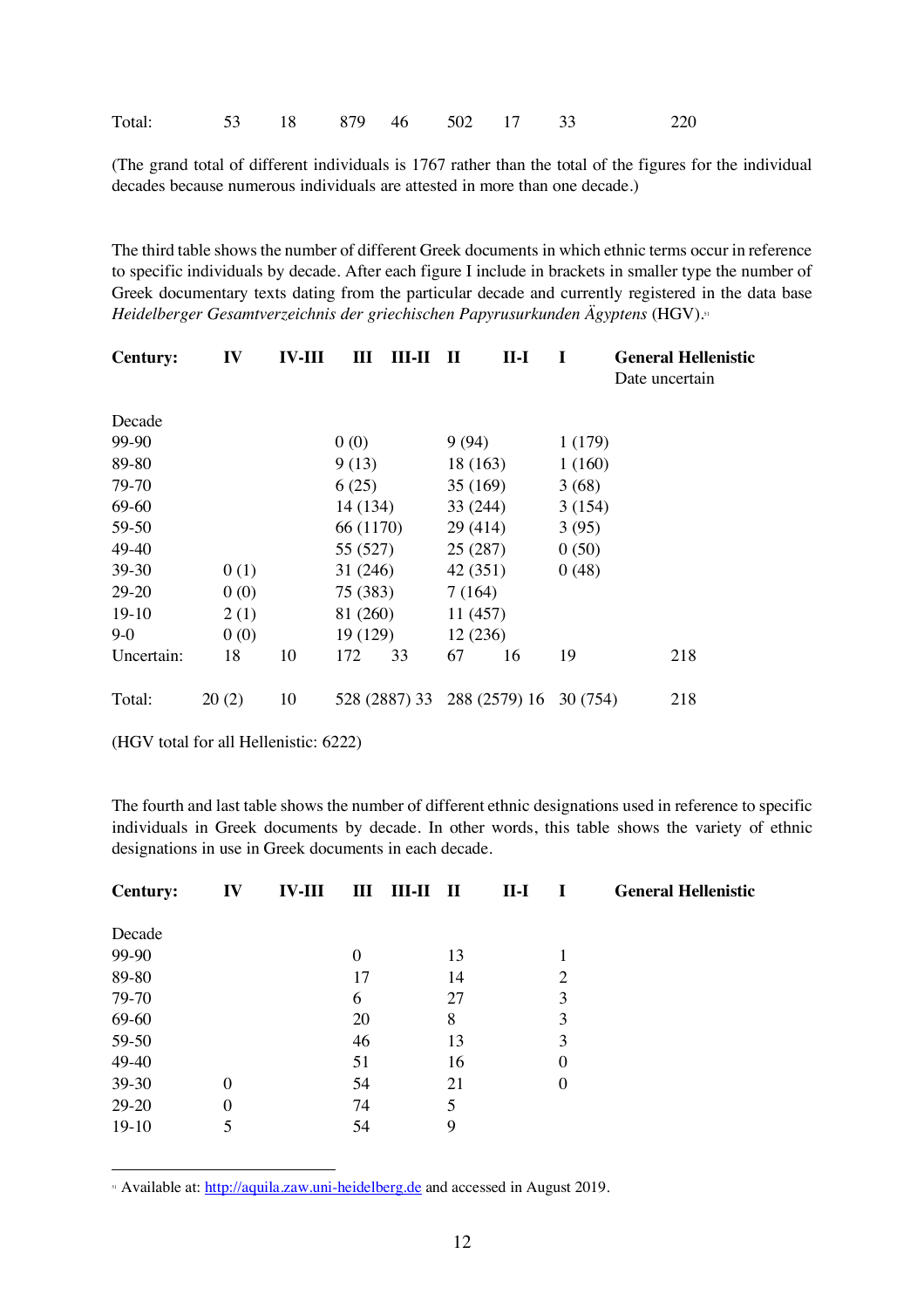| $9-0$ 0                      |  | 24 7 |  |    |  |
|------------------------------|--|------|--|----|--|
| Uncertain: 31 12 98 32 58 14 |  |      |  | 20 |  |
| Total: 35 12 214 32 102 14   |  |      |  | 29 |  |

It is clear from a number of papyri that the Ptolemaic government prescribed and strictly regulated the use of ethnic designations in official and legal documents,<sup>2</sup> which is probably the explanation for their frequent occurrence. It is, therefore, highly surprising to find the discrepant use of ethnic designations in Greek and Demotic documents. This discrepancy expresses itself in both quantitative and qualitative terms.

Quantitatively, the contrast between real ethnic designations in Demotic and Greek documents, as set out in the eight tables above, is striking. Two reasons may explain this great quantitative difference. First, it is probable that our view of ethnic designations is to some extent distorted by the surviving and published evidence itself. Since a larger quantity of Greek documents has survived and been edited to date than Demotic, it is plausible that the imbalance between the Greek and Demotic material is not as large as the currently available evidence suggests. It is, however, hardly likely that this alone could account for this significant discrepancy. The main reason for the quantitative difference between Greek and Demotic ethnic designations is probably to be found in the fact that, as the ethnic designations themselves indicate (see further below), the large majority of the immigrants were Greeks and Macedonians or came from hellenised parts of the ancient world, who were more likely to use Greek for official purposes, to integrate with the Greek part of the population and, consequently, to appear in Greek documents rather than in Demotic ones. Against the large numbers of Greeks, Macedonians and other foreigners from hellenised regions stand the smaller numbers of immigrants from various different African peoples to the south of Egypt and from the areas bordering on the Nile Valley, who were probably more likely to assimilate to the native Egyptians and use Demotic because of the traditional links between Egypt and African tribes and the predominantly Egyptian ethnic composition of Upper Egypt, the area where most southern immigrants entered the country. Thus, the ethno-geographical sources of immigration and the direction of most immigrants' linguistic and cultural assimilation are probably the main reason for the great quantitative difference between ethnic designations in Greek and Demotic documents.

As to the principal qualitative difference between Greek and Demotic real ethnic designations used in reference to specific individuals, it is that only a few ethnic designations in documents in the two languages correspond to one another<sup>33</sup> while most ethnic designations have no equivalent in the other language that we have so far been able to identify. The relative rarity, particularly from the perspective of the much larger amount of Greek evidence, of corresponding ethnic designations in Greek and Demotic clearly indicates that Greeks and Egyptians employed largely different ethnic terminologies. It is important to observe here the relatively large variety of ethnic designations in Demotic documents for African peoples (7 out of 19, that is, nearly 37% [36.84%]) while there are only six ethnic designations, some of them related to each other, Αἰθίοψ, Αἰθιόπισσα, Λίβυς, Λίβυς τῆς ἐπιγονῆς, Λίβυσσα and Τρωγοδύτης, attested in a small number of instances, for these in Greek (6 out of 322, that is, little more than 1.86%). In contrast, while there is a huge abundance of ethnic designations for individuals from Greek cities and regions and for hellenised peoples in Greek

<sup>&</sup>lt;sup>22</sup> BGU VI 1213.3 (cf. C.Ord.Ptol.<sup>2</sup> pp. 246-47, no. 34) (late third century); 1250 (cf. C.Ord.Ptol.<sup>2</sup> p. 250, no. 47) (second century); XIV 2367 (late third century); PHamb. II 168 (mid-third century); P. Rev. Laws (= Wilcken, *Chrest*.  $258 = SB Bh. 1)$  col. 7 (third century); SB V 8008.20 (262/1 or 261/0); for the secondary literature, see the notes to lines 5-12 of BGU XIV 2367.

<sup>&</sup>lt;sup>33</sup> Άραψ 'Arab' – Hgr 'Arab' lit. 'Hagrite'; Ἀσπένδιος 'Aspendian' – 3spnty3s 'Aspendian'; Ἀθηναῖος 'Athenian' – #th#nys 'Athenian'; Κυρηναῖος 'Cyrenean' – Grnys 'Cyrenean'; Μυσός 'Mysian' – Mss 'Mysian'; Σύρος 'Syrian' – Iš(w)r 'Syrian' – Hr 'Syrian'? or 'Phoenician'?; Σύρα – t Išwr 'the Syrian woman', cf. also shm.t Išr.t ms (n) Kmy lit. 'Syrian woman born in Egypt'.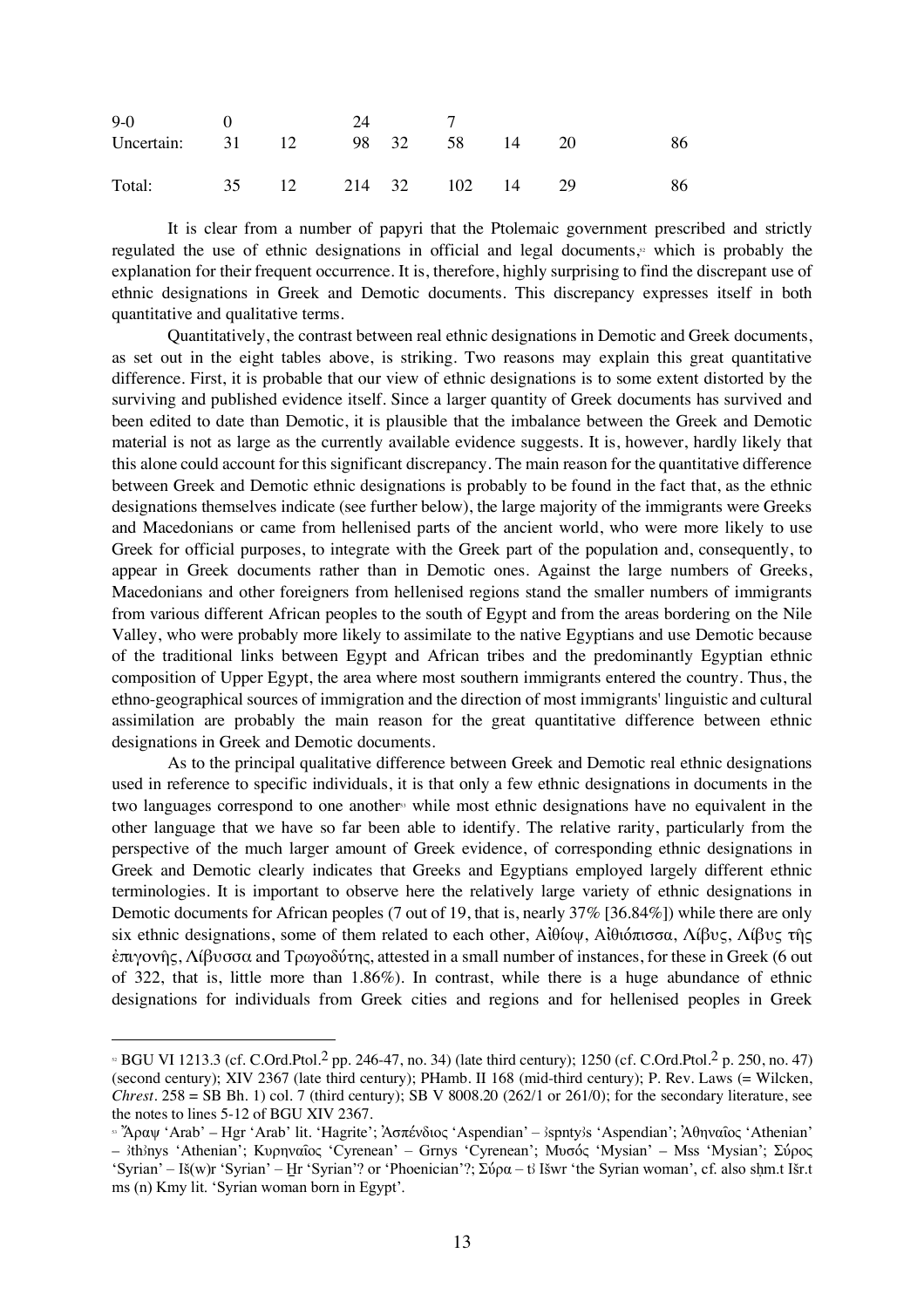documents, in Demotic only a limited number of ethnic designations exist for such immigrants ( $\beta$ spnty $\beta$ s, 3th3nys, Mss, rmt Esws, Grnys; but cf. also the often fictitiously used Wynn, Wynn ms n Kmy, shm.t Wynn( $\text{t}$ ) and  $\text{t}$  Wynn). The larger number and the much larger proportion of different ethnic designations for African peoples in Demotic than in Greek and their far greater relative frequency of occurrence within a much smaller body of evidence indicate firstly that, as may be expected, the native Egyptians were much more familiar with African peoples and had a far more developed vocabulary for designating them than did the Greeks, who only used six terms, some of these related to each other, in the evidence available to date. Further, these also indicate that most African immigrants tended to assimilate to the native Egyptians and to use Demotic rather than Greek for official purposes. On the other hand, the much smaller number and proportion of ethnic designations for Greeks and hellenised peoples in Demotic (5 out of  $19 = 26.31\%$ )<sup>44</sup> than in Greek (276 out of  $322 = 85.71\%$ )<sup>55</sup> and the fact that almost all of these are simple transliterations of Greek terms into Demotic show that the Demotic language was ill-prepared to cope with such a sudden and great influx of foreigners from the Mediterranean. Furthermore, the fact that only one ethnic designation, Mss  $(= M\nu\sigma\acute{o}c)$ , is attested to date in Demotic documents for hellenised non-Greek immigrants,<sup>\*</sup> if this interpretation of the word is correct, suggests that such immigrants, undoubtedly because of their hellenisation even prior to their settlement in Egypt, tended to use Greek for the purpose of official documents and naturally became integrated into Greek, or at least Greek-speaking, rather than native Egyptian, society.

The qualitative and quantitative differences between ethnic designations in Greek and Demotic documents, therefore, clearly indicate the following. First, there is a marked discrepancy between the ethnic terminology used in Greek and that in Demotic documents. Secondly, that the main source of immigration into Hellenistic Egypt was the Graeco-Macedonian world and Hellenised regions (e.g. Thrace and western Asia Minor) rather than Africa or other areas. Finally and perhaps most significantly, these differences also clearly bear out the polarisation of immigrants in terms of assimilation and language use between the Greek and the native Egyptian spheres of the population: while Africans tended to acculturate to the native Egyptians, hellenised non-Greeks from Europe, Asia Minor and the Eastern Mediterranean became part of Greek, or at least Greek-speaking, society.

What else can ethnic designations tell us about immigration to and the presence of foreigners in Hellenistic Egypt? First of all, they show us, in the most concrete and objective terms possible, how hugely poly-ethnic and multicultural society in Hellenistic Egypt was. The immense diversity of immigrants is clearly demonstrated by the 322 different ethnic designations in Greek and the 19 ethnic terms in Demotic documents we currently know of that are used in reference to specific individuals. Even after deducting those ethnic terms that correspond to each other in Greek and Demotic or are clearly related to each other (i.e. male and female forms of the same designations and designations with and without the τῆς ἐπιγονῆς and the ms n Kmy expressions), individuals from 237 different ethnic and cultural groups are attested in Greek and Demotic documents. If we add to these those ethnic terms that are today not yet attested in reference to specific individuals or do not occur in documentary texts, an even more diverse picture results. Thus, we can conclude that the ethno-cultural diversity of Hellenistic Egypt was markedly similar to modern countries of immigration such as the United States, Canada or Australia. This information is the most concrete and perhaps the most valuable contribution of ethnic designations to the study of immigration to Hellenistic Egypt.

 $\frac{1}{2}$  spnty's 'Aspendian' – Ἀσπένδιος 'Aspendian'; 3th nys 'Athenian' – Ἀθηναῖος 'Athenian'; Mss 'Mysian' – Mυσός 'Mysian' and Grnys 'Cyrenean' – Κυρηναΐος 'Cyrenean'. The designation rmt Isws 'man of Iasos' contains a transliteration of the name of the city of Iasos in Caria: cf. the Greek ethnic Ἰασεύς (see La'da [2002] E2595), currently not yet attested in documentary sources from Hellenistic Egypt.

<sup>&</sup>lt;sup>55</sup> See below.

<sup>56</sup> The presence of Thracian names among the onomastics of those designated as Ἕλλην in fiscal papyri (P.Count 26.110, 113, 189 [Trikomia, Arsinoites, 254-231 BC]; cf. P.Count vol. 2, p. 145) may (but does not necessarily) suggest that before acquiring a fiscal-status sense Wynn and the related Wynn ms n Kmy, shm.t Wynn(.t) and the Wynn may have been applied not only to ethnic Greeks but also to hellenised non-Greek peoples.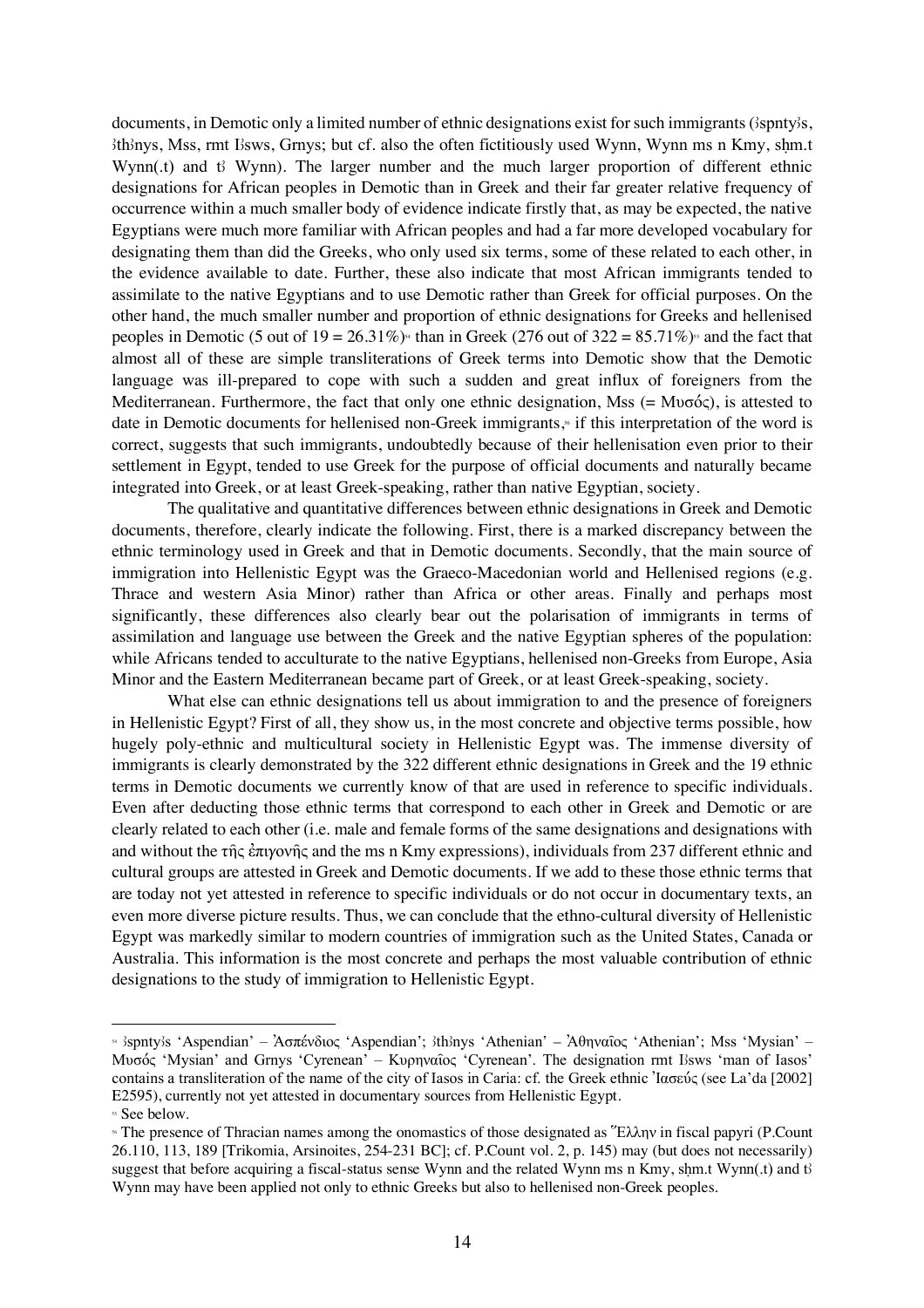Further, as to the precise numbers of people involved, we cannot be certain. The hazards of survival and the traditional editorial partiality towards the usually easier-to-decipher Greek documentation clearly make it impossible for us to know the exact size of the immigrant population as a whole or that of the various foreign ethnic groups it comprised.

Ethnic designations can only show us the approximate relative proportions of the various different immigrant ethnic groups settled in Middle and Upper Egypt (excluding the Greek *polis* of Ptolemais, from where no documentary sources with ethnics survive). But even in this regard there is a difficulty: namely that posed by those ethnic terms that over time became fictitious from an ethnic perspective and the fact that we do not know precisely when this shift in their meaning actually took place.

From the real ethnic designations preserved in our sources the largest immigrant ethnic group in Middle and Upper Egypt appears to have been the Greeks including the Macedonians, originating from numerous different cities and regions of mostly Greece, Macedon, the Aegean and the eastern and central (Sicily and Southern Italy) Mediterranean basin but also from such distant places as Massalia in southern Gaul and a variety of Greek cities on the shores of the Black Sea (for example, Mesembria, Odessos and Sinope). To date, 185 different places of origin are known for Greek and Macedonian immigrants, which is more than 78% (78.05%) of all ethnic or geographical origins of immigrants found in ethnic designations. This large proportion and huge variety of different Greek origins, however, has to a large extent to do with the fact that the Greeks traditionally identified themselves with the myriad cities or numerous regions they originated from whereas for most non-Greeks we find people-ethnics, designating whole peoples rather than individual cities or regions, in the documentary sources. The cities and regions that dominate among Graeco-Macedonian immigrants are Macedonia (347 individuals [= 19.63% of all individuals designated with an ethnic in our Greek sources]), the Cyrenaica (182 individuals  $[= 10.29\%]$ , including bearers of the ethnic designations Κυρηναΐος – Grnys, Κυρηναῖος τῆς ἐπιγονῆς, Κυρηναία, Βαρκαῖος/Βαρκαιεύς, Βαρκαῖος/Βαρκαιεὺς τῆς ἐπιγονῆς, Βερενικεὺς ἀφ' Ἑσπερίδων, Ἑσπερίτης, Ἑσπερίτης τῆς ἐπιγονῆς, Πτολεµαιεὺς ἀπὸ Βάρκης and Πτολεµάισσα [ἀπὸ Βάρκης]), Thessaly (54 individuals [= 3.05%]; cf. also the ethnic designations Μάγνης and Μάγνης τῆς ἐπιγονῆς, which may refer to the region of Magnesia in Thessaly, and Λαρισαῖος, which may designate the city of Larisa in Thessaly) Crete (53 individuals from Crete in general  $[= 2.99\%]$  plus 22 individuals from 13 different specific Cretan cities; total 75 individuals  $=$ 4.24%), Athens and Attica (51 individuals [= 2.88%]), and Rhodes (26 individuals from Rhodes in general  $[= 1.47\%]$ ).

A much more surprising finding is that the second largest immigrant ethnic group is formed by the Thracians with 168 specific individuals attested in our sources to date. This may surprise us as, apart from Greeks and native Egyptians, the ethnic group that has received the most attention from previous research is the Jews, perhaps giving the impression that they were also numerically dominant among immigrants. However, whilst this was certainly the case in Alexandria where a large Jewish community existed, the picture provided by the ethnic terms from the *chora* (that is, Middle and Upper Egypt, to be precise) indicates otherwise. From the Egyptian countryside 95 specific individuals are currently known who are explicitly identified as Jews, thus making the Thracian community about three quarters more numerous based on frequency of known occurrence.

Other large ethnic communities were formed by Arabs (51 individuals), Mysians (24 individuals) and Syrians (21 individuals). Although their numbers are not large, the variety of different ethnic groups from the Balkans and especially Asia Minor is remarkable: from the Balkans: apart from Thracians, Agrianes (1 individual), Illyrians (4 individuals) and Paionians (4 individuals); from Asia Minor, apart from Mysians, Bithynians (5 individuals), Cappadocians (1 individual), Carians (3 individuals), Cilicians (4 individuals), Lycians (11 individuals), Lydians (1 individual), Paphlagonians (2 individuals), Pisidians (8 individuals) and Phrygians (1 individual) are attested. Finally, we may also mention such distant places of origin of immigrants to Hellenistic Egypt as India, Carthage, Rome, Tyrrhenia, that is, Etruria and Sicily.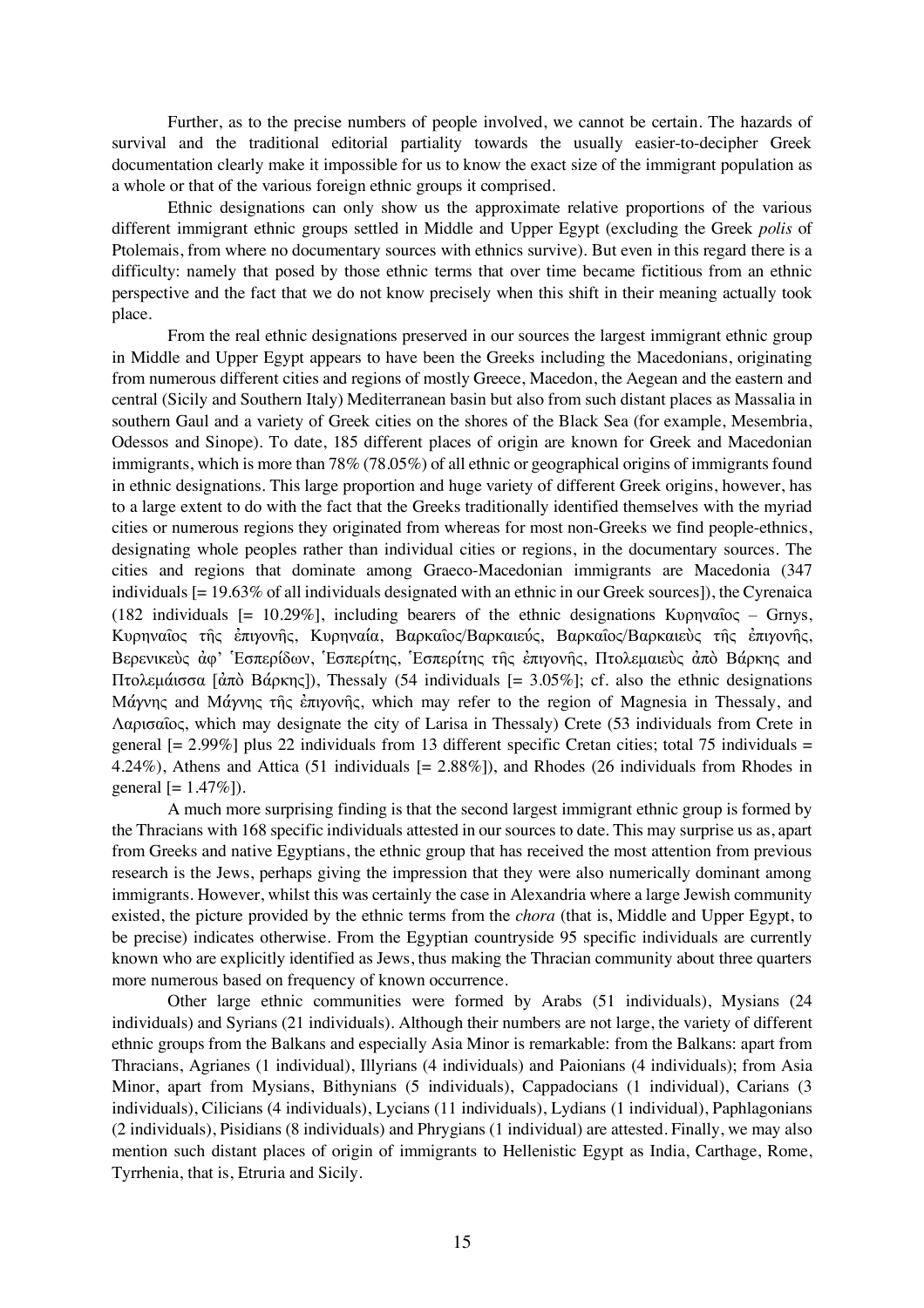Thus, the ethnic designations clearly indicate that in the Hellenistic period a major reorientation of immigration took place to a large extent away from such traditional origins of immigrants to Egypt as the Near East<sup>57</sup> and North-East Africa towards the north-eastern Mediterranean basin, that is, South-East Europe, in particular the southern Balkans and the Aegean, as well as Asia Minor. This represents another important contribution by ethnic terminology to the study of immigration to Hellenistic Egypt.

Further, we need to address the question of whether ethnic terms can help us understand the chronology and the rate of immigration and socio-ethnic integration better. In this regard ethnic designations are less helpful as in general we simply do not know how long immigrants and their offspring kept their original ethnics after arrival in Egypt and before they were fully integrated into local society to the point where the immigrants no longer felt it appropriate or, alternatively, were no longer required by the Ptolemaic state, to describe themselves with foreign ethnics.<sup>8</sup> The precise nature of the relationship between ethnic designations in documents and the chronology of immigration is almost always unclear. Thus, we can only draw very general conclusions on the basis of the reasonable assumption that there is a more or less direct correlation between the use of ethnics in the documents and immigration to Egypt at the time the documents were drawn up and in the preceding decades and generations. Thus, since the vast majority of real ethnic designations are attested in the third and, to a lesser extent, in the second centuries BC, the general conclusion may be drawn that immigration in the Hellenistic period, starting with Alexander the Great's peaceful conquest of the country in late 332 BC, was at its most active during the late fourth and in the third centuries, decreasing (or, depending on the time-lag we postulate between immigration and foreign settlers' giving up using their original ethnics, perhaps even stopping entirely, at least from Greece and Macedonia») in the second, particularly in its last three decades. The first century shows a dramatic decline in the use of ethnic designations in documentary sources and also in the variety of ethnic terms used, which suggests that immigration greatly decreased or indeed stopped in this period and in the preceding decades, but at the same time we need to remember that the available papyrological evidence from the first century BC is also far less abundant than from the preceding two centuries and so to some extent the lesser availability of the evidence from the first century may well skew our picture in favour of the third and second.

Another caveat we need to be conscious of is that these observations are obviously based on the assumption that there existed the same official requirement for individuals to use ethnic designations in legal and official documents throughout the whole of the period examined, not just in the mid- and in the second half of the third century and some of the second, $\phi$  something that cannot automatically be taken for granted. It is perfectly possible to postulate that with the gradual decline of the Ptolemaic state and bureaucracy in the late second and in the first centuries, the earlier official requirement of the use of ethnics in legal and official documents was given up, or was simply ignored in everyday bureaucratic practice as a corner-cutting measure. We simply have no evidence. So the dramatic drop in the use of ethnic designations in the documents observable in our sources from the first century might in fact have to do more with changing official rules and/or with the decline of Ptolemaic bureaucracy than with a dramatic fall in immigration. However, since we have no independent evidence for immigration in the

 $\overline{a}$ 

<sup>59</sup> On the question of changes in immigration to Hellenistic Egypt in the second century BC, see further below.

<sup>&</sup>lt;sup>57</sup> See, for example, V. J. Schuenemann et al. (2017), esp. 5 and 8.

<sup>&</sup>lt;sup>58</sup> Although in a recent introductory work W. Clarysse (2019) 299 writes: "The Greeks who settled in Egypt can be recognized because for at least five generations they continued to call themselves after their place of origin outside Egypt: Athenians, Cyrenaeans, Cretans, Macedonians, Thracians, and so on.", he unfortunately offers no evidence or arguments to support this potentially greatly significant claim. So, whilst this suggestion is possible as a rough estimate of the minimum length of foreign settlers' retention of their ethnics after immigration to Egypt, it remains unclear what it is based on. In any case, from any attestation of an ethnic it is impossible to know without any additional evidence whether the person to whom the ethnic is applied is a first-generation immigrant or an Egyptian-born descendant of earlier immigrants and, if the latter, how many generations had elapsed since the ancestor's immigration to Egypt.

<sup>60</sup> In this context it is relevant that BGU VI 1250, one of the papyri attesting to the Ptolemaic state's regulation of the use of ethnics, is dated to the mid-second century by Clarysse and Thompson: P.Count vol. 2, 146 n. 114.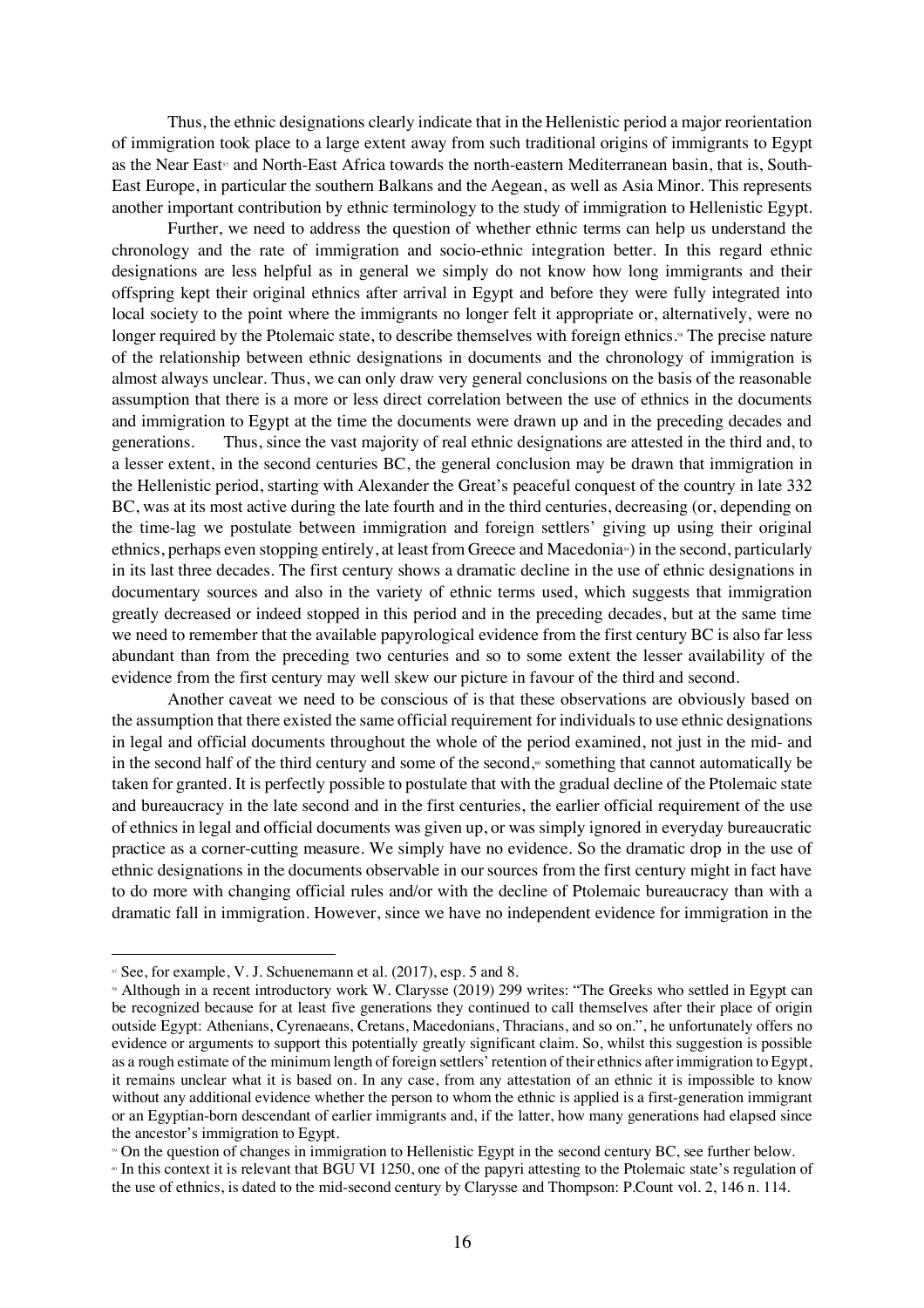first century in the same way we have for the third in Greek historiography, it appears to me to be far more likely that the marked decline in the use of ethnic designations in our sources from the first century reflects a dramatic drop in immigration then and in the preceding decades. In addition, we shall see below that the Demotic documentation suggests that there was no change in the use of ethnic designations in legal and official documents between the third and second centuries and that, as far as we can tell from our evidence, the use of ethnics continued essentially unchanged in Demotic documents in the second century.

Returning to the second century, recent research has argued that immigration came to a halt towards the end of the third century.<sup>61</sup> We may note however that, although less plentiful than from the middle and the second half of the third century, there is still a considerable amount of evidence for the use of ethnic designations in documents from the first seven decades of the second. Depending on the time-lag we assume between immigration and the giving up by foreigners and their descendants of their original ethnics, this could suggest that immigration did not stop completely after the third century and that it continued, albeit at a reduced rate, for some time into the second century.

Further, it is important to note that the Demotic evidence (see the four tables for ethnic designations in the Demotic sources above) appears to support even less the argument that immigration came to a halt towards the end of the third century. In fact, the number of Demotic documents in which ethnic designations occur increases in the second century over the third and in terms of the variety of ethnics in use the second century is at the same level as the third. In other respects, too, the secondcentury Demotic evidence is comparable to that of the third. If we divide the Demotic sources into two large groups according to the origins of immigrants, that is, into the group of Greeks and other settlers from hellenised regions of the Mediterranean (the Balkans and Western Asia Minor such as Mysia, the only such region currently attested in Demotic ethnics), $\epsilon$  on the one hand, and into that of non-Greek immigrants from unhellenised parts of the ancient world (in other words, immigrants from Africa and the Near East closer to Egypt),<sup> $\circ$ </sup> on the other, we can obtain instructive results both for the ethnic composition of immigration and for its chronology.<sup>64</sup>

The first table shows the number of attestations of all real ethnic terms for Greeks (as no Macedonians are currently identified as such in Demotic sources, I omit to mention them separately in the descriptions of the following four tables) and other immigrants from hellenised parts of the Mediterranean (currently only Mss), followed by the corresponding number in italics for immigrants from unhellenised regions of the ancient world in Demotic documents by decade.

#### • **Century: IV-III III II II-I I General Hellenistic**

<sup>61</sup> See, for example, Clarysse (2019) 299: "immigration probably continued for most of the third century BC". Fischer-Bovet (2011) presents a more detailed picture, based primarily on evidence relating to the Ptolemaic army; see, for example, 152: "In addition, the number of Macedonian settlers (second method) suggests that the flow of immigration was not regular. Greek immigration had stopped in the mid-third century – at least mass immigration of potential soldiers. Later on, emergency hiring of soldiers, as in the case of Raphia (217 BC), remained exceptional and involved a limited number of migrants. Further on, the third method (the *katoikoi hippeis*) illustrates that the Greek population did not grow during the second century BC.". See also ibid. p. 144. Cf. also Cole (2019) 18.

<sup>&</sup>lt;sup>«</sup> 3spnty3s 'Aspendian' – Ἀσπένδιος 'Aspendian'; 3th3nys 'Athenian' – Ἀθηναῖος 'Athenian'; Mss 'Mysian' – Μυσός 'Mysian'; rmt I#sws 'man of Iasos' and Grnys 'Cyrenean' – Κυρηναῖος 'Cyrenean'.

<sup>&</sup>lt;sup>63</sup> Iš(w)r 'Syrian', t Išwr 'the Syrian woman', shm.t Išr.t ms (n) Kmy lit. 'Syrian woman born in Egypt', Igš 'Kushite', 'Nubian', IgS ms n Kmy lit. 'Kushite' or 'Nubian' 'born in Egypt', Blhm 'Blemmye', Blhm ms n Kmy lit. 'Blemmye born in Egypt', Nhs 'Nubian', rmt Pr-iy-lq 'man of Philae', rmt Pr-iy-lq ms n Kmy lit. 'man of Philae born in Egypt', rmt Prs 'man of Persia', Hgr 'Arab' and Hr 'Syrian'(?) or 'Phoenician'(?). I consider as unhellenised immigrants bearers of the ethnics  $Is(w)r'Syman'$ , the Syrian woman', shm.t ISr.t ms (n) Kmy lit. 'Syrian woman born in Egypt' and Hr 'Syrian'(?) or 'Phoenician'(?).

<sup>64</sup> I exclude the uncertain rmt Prm.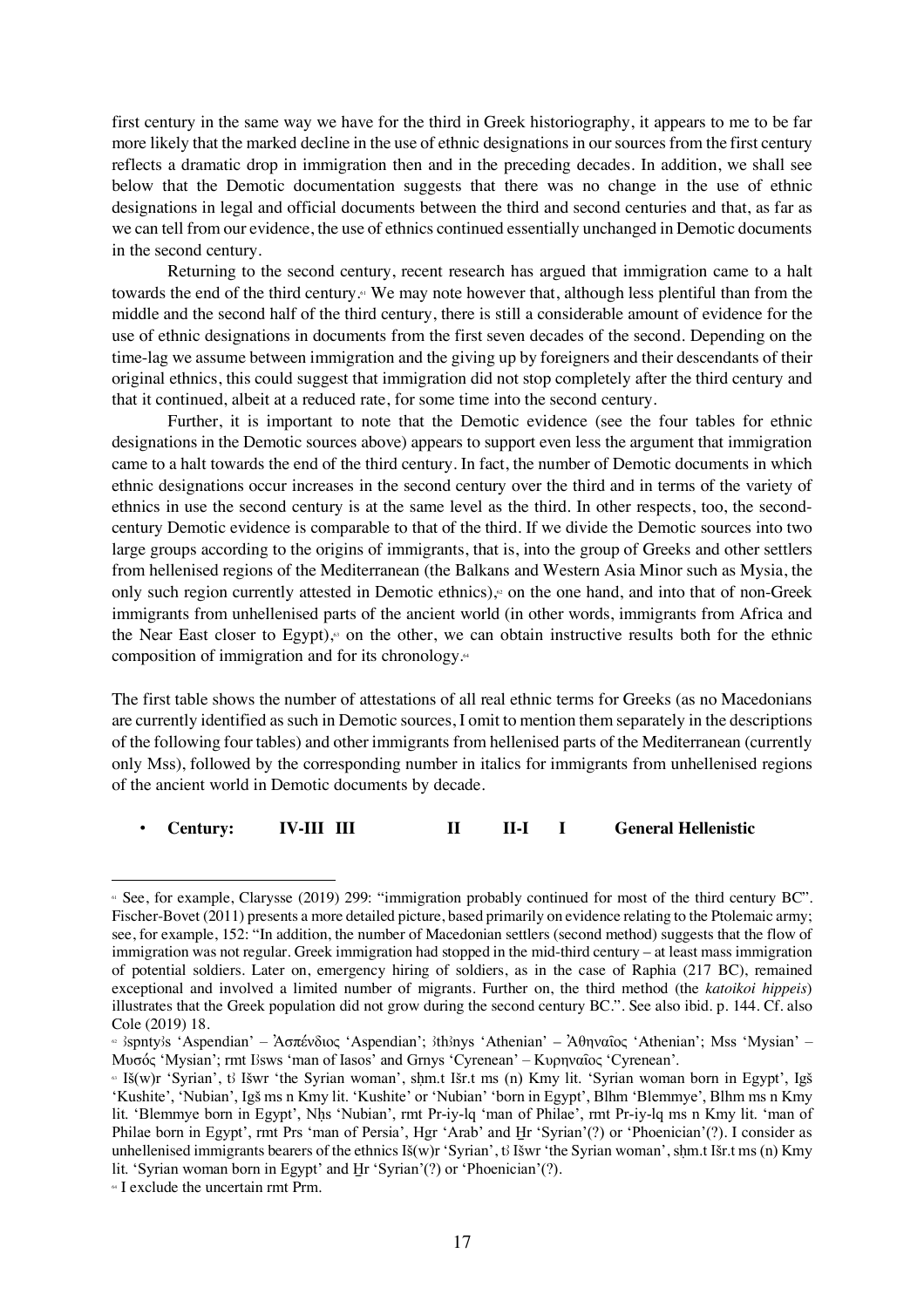|           | Decade     |     |       |      |     |     |     |
|-----------|------------|-----|-------|------|-----|-----|-----|
| $\bullet$ | $99-90$    |     | 0/0   | 0/0  |     | 0/0 |     |
| $\bullet$ | 89-80      |     | 0/2   | 0/0  |     | 0/0 |     |
| $\bullet$ | 79-70      |     | 0/1   | 0/0  |     | 0/0 |     |
| $\bullet$ | 69-60      |     | 0/0   | 0/0  |     | 0/4 |     |
| $\bullet$ | 59-50      |     | 0/0   | 0/3  |     | 0/0 |     |
| $\bullet$ | 49-40      |     | 0/0   | 0/I  |     | 0/0 |     |
| $\bullet$ | $39 - 30$  |     | 10/0  | 1/3  |     | 0/0 |     |
| $\bullet$ | $29 - 20$  |     | 0/1   | 0/I  |     | 0/0 |     |
| $\bullet$ | $19-10$    |     | 0/5   | 0/I  |     | 0/0 |     |
| $\bullet$ | $9-0$      |     | 1/2   | 0/3  |     | 0/0 |     |
| $\bullet$ | Uncertain: | 0/I | 0/1   | 0/5  | 0/I | 0/1 | 1/5 |
| ٠         | Total:     | 0/I | 11/12 | 1/17 | 0/1 | 0/5 | 1/5 |
|           |            |     |       |      |     |     |     |

The second table shows the number of different specific individuals with an ethnic designation for Greeks and other immigrants from hellenised parts of the Mediterranean (currently only a Mss), followed by the corresponding number in italics for immigrants from unhellenised parts of the ancient world in Demotic documents by decade.

| ٠         | <b>Century:</b> | <b>IV-III III</b> |       | $\mathbf{I}$ | $II-I$ | I   | <b>General Hellenistic</b> |
|-----------|-----------------|-------------------|-------|--------------|--------|-----|----------------------------|
|           | Decade          |                   |       |              |        |     |                            |
| $\bullet$ | 99-90           |                   | 0/0   | 0/0          |        | 0/0 |                            |
| $\bullet$ | 89-80           |                   | 0/2   | 0/0          |        | 0/0 |                            |
|           | 79-70           |                   | 0/I   | 0/0          |        | 0/0 |                            |
| $\bullet$ | 69-60           |                   | 0/0   | 0/0          |        | 0/2 |                            |
| $\bullet$ | 59-50           |                   | 0/0   | 0/2          |        | 0/0 |                            |
|           | 49-40           |                   | 0/0   | 0/I          |        | 0/0 |                            |
| $\bullet$ | 39-30           |                   | 10/0  | 1/3          |        | 0/0 |                            |
| ٠         | $29 - 20$       |                   | 0/I   | 0/I          |        | 0/0 |                            |
| ٠         | $19-10$         |                   | 0/3   | 0/I          |        | 0/0 |                            |
| $\bullet$ | $9-0$           |                   | 1/2   | 0/2          |        | 0/0 |                            |
| ٠         | Uncertain:      | 0/I               | 0/1   | 0/5          | 0/1    | 0/1 | 1/4                        |
|           | Total:          | 0/I               | 11/10 | 1/15         | 0/I    | 0/3 | 1/4                        |
|           |                 |                   |       |              |        |     |                            |

The third table shows the number of different Demotic documents in which ethnic terms occur in reference to specific ethnic Greek immigrants and for those from hellenised parts of the Mediterranean (currently only Mss occurring once in a single document), followed by the corresponding number in italics for immigrants from unhellenised parts of the ancient world by decade.

|               |     |     |     | • Century: IV-III III II II-I I General Hellenistic |
|---------------|-----|-----|-----|-----------------------------------------------------|
| • Decade      |     |     |     |                                                     |
| $-99-90$      | 0/0 | 0/0 | 0/0 |                                                     |
| $\cdot$ 89-80 | 0/2 | 0/0 | 0/0 |                                                     |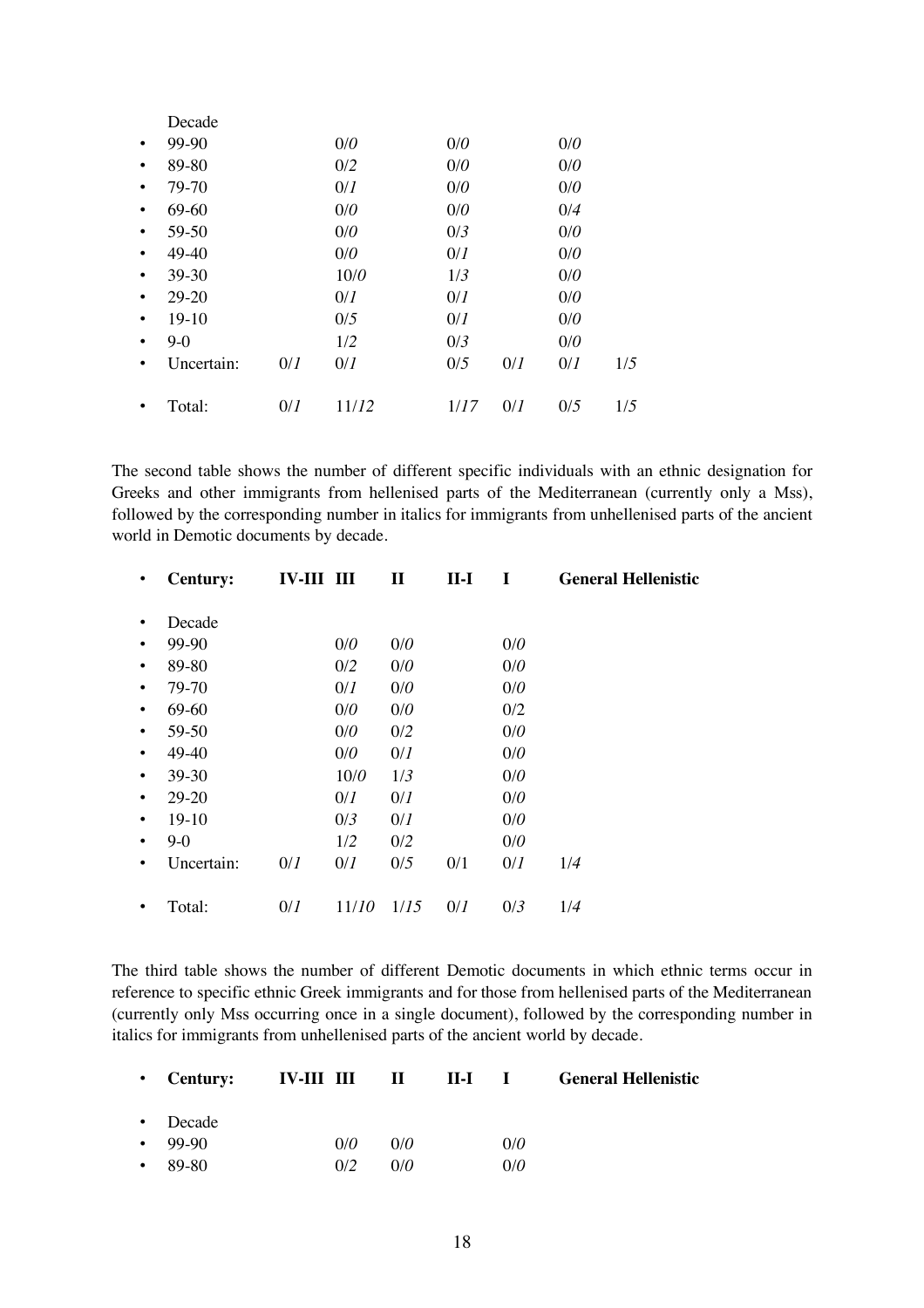| $\bullet$ | 79-70      |     | 0/I  | 0/0  |     | 0/0 |     |
|-----------|------------|-----|------|------|-----|-----|-----|
| $\bullet$ | 69-60      |     | 0/0  | 0/0  |     | 0/2 |     |
| $\bullet$ | 59-50      |     | 0/0  | 0/3  |     | 0/0 |     |
| $\bullet$ | 49-40      |     | 0/0  | 0/1  |     | 0/0 |     |
| $\bullet$ | 39-30      |     | 1/0  | 1/2  |     | 0/0 |     |
| $\bullet$ | $29 - 20$  |     | 0/I  | 0/I  |     | 0/0 |     |
| $\bullet$ | 19-10      |     | 0/5  | 0/1  |     | 0/0 |     |
| $\bullet$ | $9-0$      |     | 1/2  | 0/3  |     | 0/0 |     |
| $\bullet$ | Uncertain: | 0/I | 0/I  | 0/5  | 0/1 | 0/I | 1/5 |
|           |            |     |      |      |     |     |     |
|           | Total:     | 0/I | 2/12 | 1/16 | 0/1 | 0/3 | 1/5 |

Finally, the fourth table shows the number of different ethnic designations in Demotic documents used in reference to specific ethnic Greek individuals or those from hellenised parts of the Mediterranean (currently only Mss), followed by the corresponding figures in italics for ethnics for immigrants from unhellenised parts of the ancient world in each decade.

| $\bullet$ | <b>Century:</b> | <b>IV-III III</b> |     | $\mathbf{I}$ | $II-I$ | I   | <b>General Hellenistic</b> |
|-----------|-----------------|-------------------|-----|--------------|--------|-----|----------------------------|
| $\bullet$ | Decade          |                   |     |              |        |     |                            |
| $\bullet$ | 99-90           |                   | 0/0 | 0/0          |        | 0/0 |                            |
| $\bullet$ | 89-80           |                   | 0/2 | 0/0          |        | 0/0 |                            |
| $\bullet$ | 79-70           |                   | 0/I | 0/0          |        | 0/0 |                            |
| $\bullet$ | 69-60           |                   | 0/0 | 0/0          |        | 0/I |                            |
| $\bullet$ | 59-50           |                   | 0/0 | 0/2          |        | 0/0 |                            |
| $\bullet$ | 49-40           |                   | 0/0 | 0/I          |        | 0/0 |                            |
| $\bullet$ | 39-30           |                   | 2/0 | 1/2          |        | 0/0 |                            |
| $\bullet$ | 29-20           |                   | 0/I | 0/I          |        | 0/0 |                            |
| $\bullet$ | $19-10$         |                   | 0/3 | 0/I          |        | 0/0 |                            |
| $\bullet$ | $9-0$           |                   | 1/I | 0/2          |        | 0/0 |                            |
| $\bullet$ | Uncertain:      | 0/I               | 0/I | 0/2          | 0/I    | 0/I | 1/3                        |
| Total:    |                 | 0/1               | 3/6 | 1/8          | 0/I    | 0/2 | 1/3                        |

What these tables indicate very clearly is that, whilst in all these four aspects there was a huge drop in the evidence between the third and the second centuries for ethnic designations used for ethnic Greeks and other peoples from hellenised regions of the Mediterranean, of ethnic designations for immigrants from the unhellenised parts of the ancient word there was a considerable increase. This shows clearly that, first, there was apparently no change in the use of ethnic designations in the bureaucracy between the third and second centuries and that the use of ethnic designations continued in the second century more or less in the same way as a change in central regulation or in bureaucratic practice or standards would clearly have affected all ethnic designations in the same proportionate way. Further, this also shows that immigration to Egypt from Africa and neighbouring countries in the Near East did not decrease in the second century. If anything, the ethnic terms seem to indicate an increase in immigration in the second century, although we need to remind ourselves that we do not know how quickly or slowly immigrants from these areas gave up using their original ethnic designations and how much earlier they or their ancestors immigrated to Egypt than the dates of the documents in which they appear. These conclusions are corroborated by the Greek evidence for bearers of the designations Ἄραψ 'Arab', Ἄραψ τῆς ἐπιγονῆς literally 'Arab of the descent' and Ἀράβισσα 'Arab woman', of which a large proportion is from the second century BC (19 out of 45 individuals  $= 42.22\%$  from the II c. against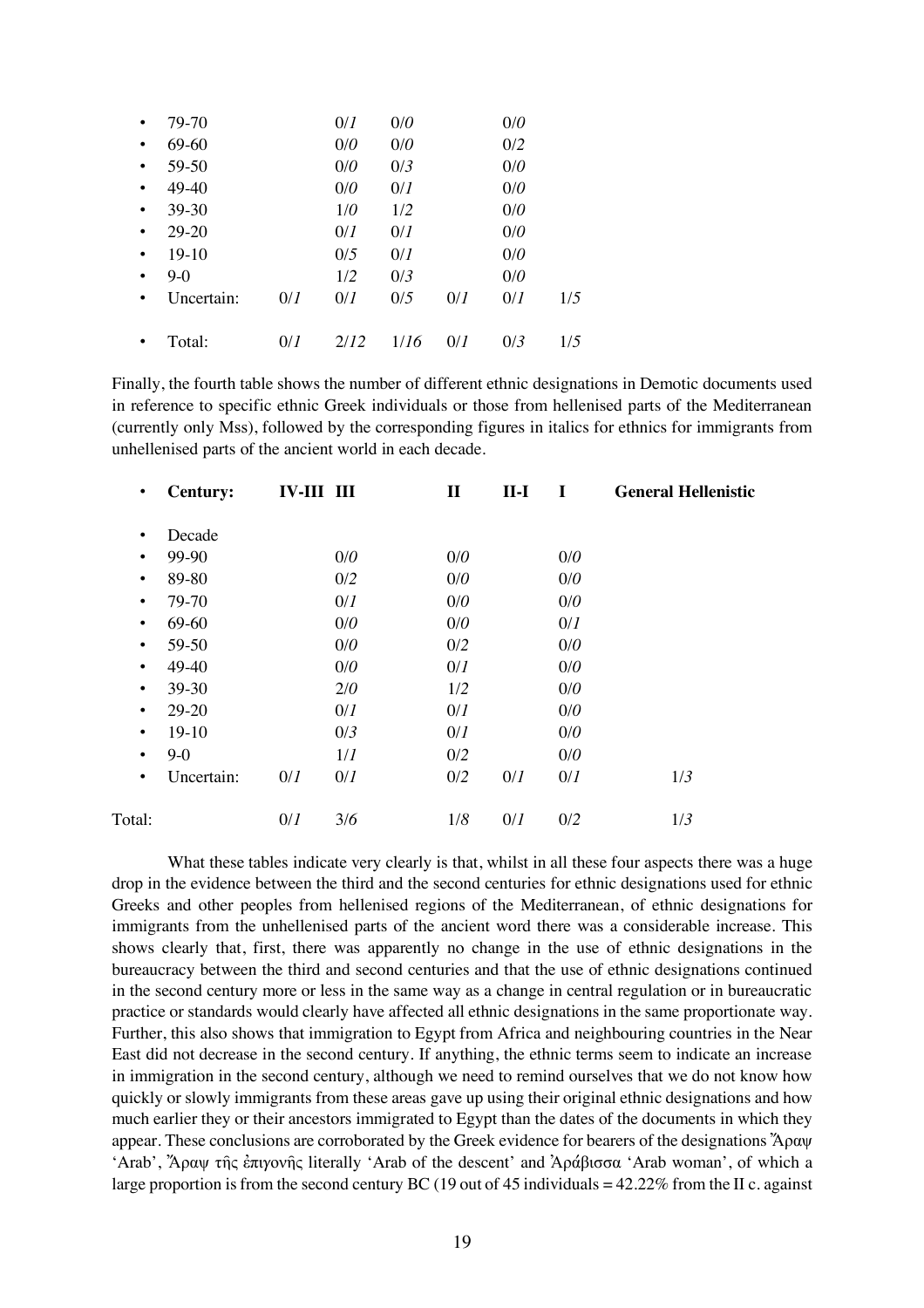20 out of 45 = 44.44% from the III c.). So, when we talk about a decrease in immigration in the second century BC, we need to remember that this only applies to the Graeco-Macedonian and hellenised parts of the Mediterranean and not to the non-Hellenic areas of the ancient world, which provided a not insignificant component of immigration to Egypt in the Hellenistic period, something which seems to have been overlooked by recent discussions of the problem of immigration.

Further, the size and importance of the non-Hellenic part of the immigrant population, at least in Middle and Upper Egypt (excluding the Greek city of Ptolemais), is borne out clearly by our evidence. In Greek and Demotic documents 1813 different individuals in total are designated with an ethnic term. Of these  $1291 (= 71.20%)$  bear designations referring to a Graeco-Macedonian ethnic background and 522 (=  $28.79\%$ ) have designations indicating other ethnic origins.<sup>®</sup> This suggests that non-Graeco-Macedonian immigrants formed about 30% of the foreign population settled in Middle and Upper Egypt (excluding the Greek city of Ptolemais). For the whole of Egypt, however, the large numbers of Greeks in Lower Egypt and especially in the three Greek *poleis* of Alexandria, Naucratis and Ptolemais will further increase the proportion of Graeco-Macedonian immigrants vis-à-vis non-Greek foreign settlers, even though Alexandria was also inhabited by a large Jewish community. Whilst in the current state of our evidence the precise percentages are impossible to establish with certainty for the whole of Egypt, the proportion of approximately 30% for non-Graeco-Macedonian immigrants, reached on the basis of ethnic designations from Middle and Upper Egypt, may be useful at least as a rough indication of the maximum for them. Whatever the precise proportions may have been, the evidence clearly shows that non-Graeco-Macedonian immigration was also substantial, especially to Middle and Upper Egypt and that, in the interest of reconstructing as full and accurate a picture of immigration to and the ethnic composition of the population of Hellenistic Egypt as our sources allow, we should not ignore it.

In the final part of this paper I would like to try and correlate the information offered by ethnic designations on the relative proportions of various foreign immigrant groups to the various estimates of the size of the total population of Hellenistic Egypt and of the proportion of Greek immigrants within it as I believe that this method may help us achieve a more detailed and more accurate reconstruction of the ethnic composition of the population. This is, however, not a straightforward undertaking at all for several reasons. First, it is not always immediately clear precisely how researchers define Greeks, whether Macedonians or other hellenised immigrants are part of this category, and, further, whether the inhabitants of Alexandria are also included in their estimates. As both Dominic Rathbone<sup>®</sup> and Christelle Fischer-Bovet,<sup>*o*</sup> the authors of the two most detailed recent studies on the topic, seem to include Macedonians among Greeks but exclude hellenised non-Greek ethnic groups (for example, Thracians,68) and seem to include in their estimates also the Greek population of Alexandria, in the following calculations I shall include Macedonians but exclude all other ethnic groups. A further difficulty has already been outlined above, namely that whilst the various estimates tend to comprise the whole of the *chora* including the Greek *poleis* of Naucratis and Ptolemais, and in most cases also

<sup>65</sup> In these calculations I have divided specific individuals bearing an ethnic designation in our documentary evidence into two large groups: on the one hand, those from Macedonia or from Greek *poleis* and regions and, on the other, all others, in accordance with the division of the immigrant population by recent researchers of the topic, in particular Rathbone (1990) and Fischer-Bovet (2011), so that my work may be compatible with their results (see further below). This ethnic division of the population is slightly different from that used in the preceding section of this paper based on Demotic sources where with the Greeks I included hellenised non-Greek immigrants as this division suited better the argument about the differing chronology of immigration from the different parts of the ancient world put forward there. In practical terms, this is a negligible difference as in the Demotic evidence, on which the previous section is based, only a single individual originates from a hellenised non-Greek background (La'da [2002] and [2019] 1899: *Mss*).

<sup>&</sup>lt;sup>6</sup> Rathbone (1990) 110-14, esp. 110.<br><sup>6</sup> Fischer-Bovet (2011) 136.

<sup>68</sup> Segrè (1934) 262-63, however, includes among the Greeks such non-Hellenic peoples from the Balkans as well as numerous other peoples from the Near East. For Segrè Hellenes in Ptolemaic Egypt are practically synonymous with all non-Egyptians.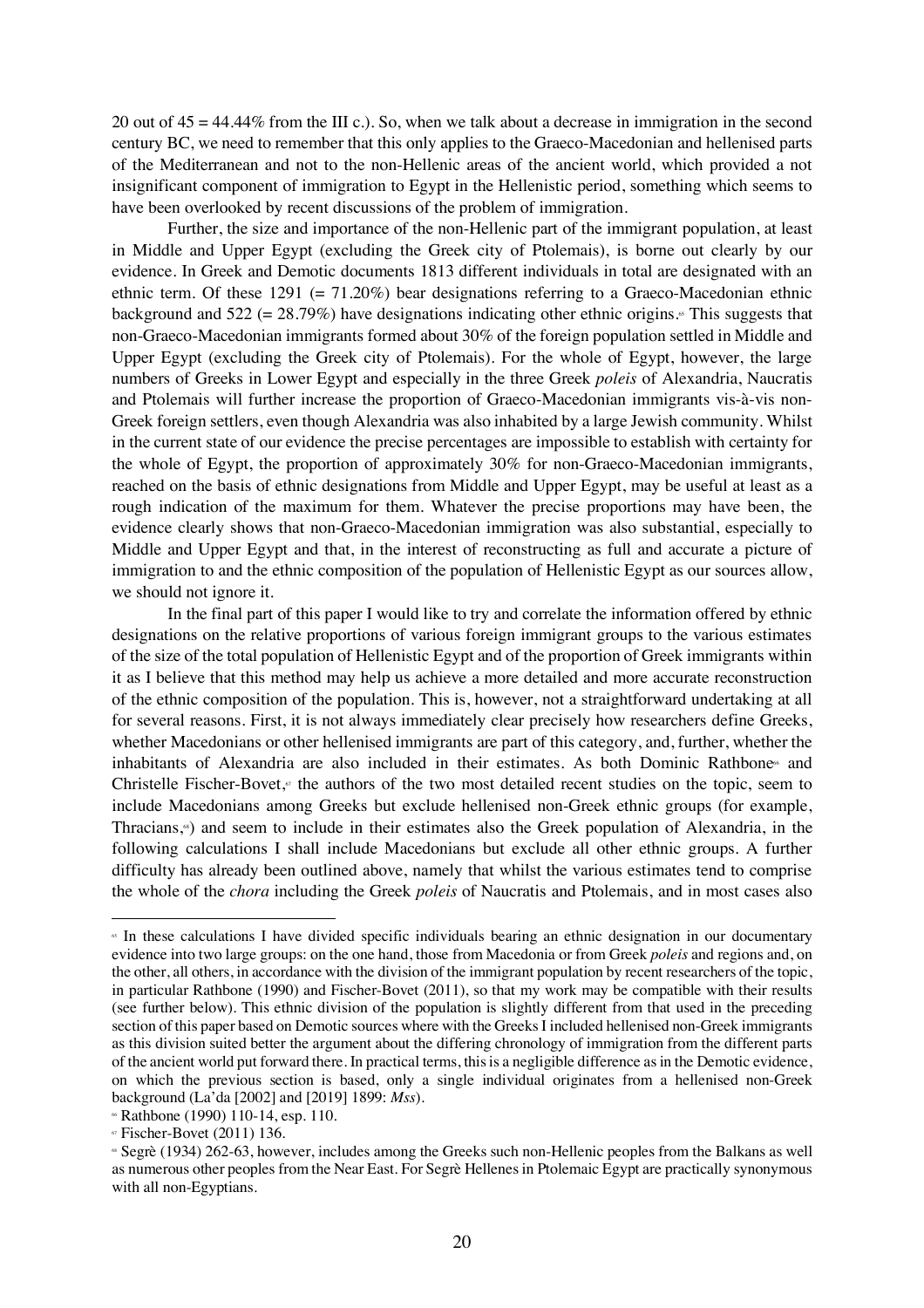Alexandria, the information ethnic designations in the documentary sources offer us relates to Middle and, to a lesser extent, Upper Egypt (excluding Ptolemais) only. So, since the proportion of Greeks in these three Hellenic cities was obviously much higher than in the countryside, the proportion of Greeks for the whole of Egypt including the three Greek *poleis* was most probably higher than that for Middle and Upper Egypt only.

After these prolegomena, let us now see how we can correlate the evidence of ethnic designations with the various estimates for the population of Hellenistic Egypt and the proportion of Greeks within it that we find in recent studies.<sup>®</sup> Two estimates have emerged from recent research as the two most likely and most widely cited views: on the one hand, a total population for Hellenistic Egypt of approximately four million people with about 10% Greeks (including Macedonians), put forward by Dominic Rathbone,<sup>n</sup> and, on the other, c. 5% (more precisely, 4.6%) of Greeks (including Macedonians) of a total population of also approximately four million, argued more recently by Christelle Fischer-Bovet.71 It is important to note here that, whatever the precise proportion of immigrants, among them Graeco-Macedonian immigrants, to Hellenistic Egypt may have been, these generally low estimates are confirmed by recent archaeogenetic research based on ancient (from the late New Kingdom to the Roman Period) mummy genomes from Abusir el-Meleq in Middle Egypt which has suggested that foreign immigration in the Graeco-Roman period was not substantial enough to alter the pre-existing ancient genetic composition of Egypt's population to any significant extent. The genetic fabric of the Egyptian population appears to have remained essentially unchanged until the Arab period when, over a time-span of some 1,250 years, an influx of sub-Saharan African ancestry, perhaps in the context of the trans-Saharan slave trade, which reached its high point in the  $19<sup>th</sup>$  century, made a major impact on the genetic make-up of Egypt.<sup> $\alpha$ </sup>

Taking Rathbone's estimate of c. 10% Greeks and our result of approximately 30% of immigrants to Middle and Upper Egypt being of non-Graeco-Macedonian origin, we arrive at about 14.28% for the proportion of all foreign settlers and at about 571,000 (571,428) immigrants to the whole of the country. Fischer-Bovet's estimate of c. 5% for Greeks combined with our result of approximately 30% of all immigrants to Middle and Upper Egypt coming from non-Graeco-Macedonian backgrounds results in about 7.14% for the total percentage of all foreigners and c. 286,000 (285,714) immigrants to Egypt as a whole. Because the c. 30% share for non-Graeco-Macedonian immigrants arrived at on the basis of the evidence from Middle and Upper Egypt is the absolute maximum, in reality the proportion of non-Graeco-Macedonian immigrants for the whole of Egypt and the total number of all immigrants in the whole country will be lower than these figures. Owing to the problems with our sources outlined above, these calculations can obviously give us only a very rough idea of proportions and numbers but both sets of results appear to be entirely compatible with the findings of recent genetic research. However, we may note that approximately 14-15% as the share of foreigners of the total population of Egypt does not seem to be very far from the region where one would start to expect a larger genetic impact of immigration than appears to have been the case. So about 14-15% for all foreigners, c. 70% of whom were Graeco-Macedonian immigrants, seems to come relatively close to the maximum proportion one would expect for the foreign population of Hellenistic Egypt in the light of recent archaeogenetic research. These calculations and considerations again remind us that non-Graeco-Macedonian immigration to Hellenistic Egypt was also important and should not be ignored.

<sup>69</sup> As in this section I intend to use estimates for the whole of Hellenistic Egypt, I leave aside those for individual nomes of Egypt such as the Arsinoites: see, for example, Bagnall (1997b) 18, Clarysse and Thompson in P.Count Vol. 2, 92-94 and 138-40 and Clarysse (2019) 299. For the Apollonopolite nome, see Clarysse (2003) 21.

<sup>70</sup> Rathbone (1990) 107-14. See also Segrè (1934) 262-67 and Manning (2007) 441 for this proportion of Greeks.

<sup>71</sup> Fischer-Bovet (2011). Cf. also Clarysse (2019) 299-300, who tentatively suggests that the proportion of Greek immigrants for the whole of Hellenistic Egypt was higher than 5%.

<sup>&</sup>lt;sup>22</sup> V. J. Schuenemann et al. (2017), esp. 8: "Our genetic transect suggests genetic continuity between the Pre-Ptolemaic, Ptolemaic and Roman populations of Abusir el-Meleq, indicating that foreign rule impacted the town's population only to a very limited degree at the genetic level.".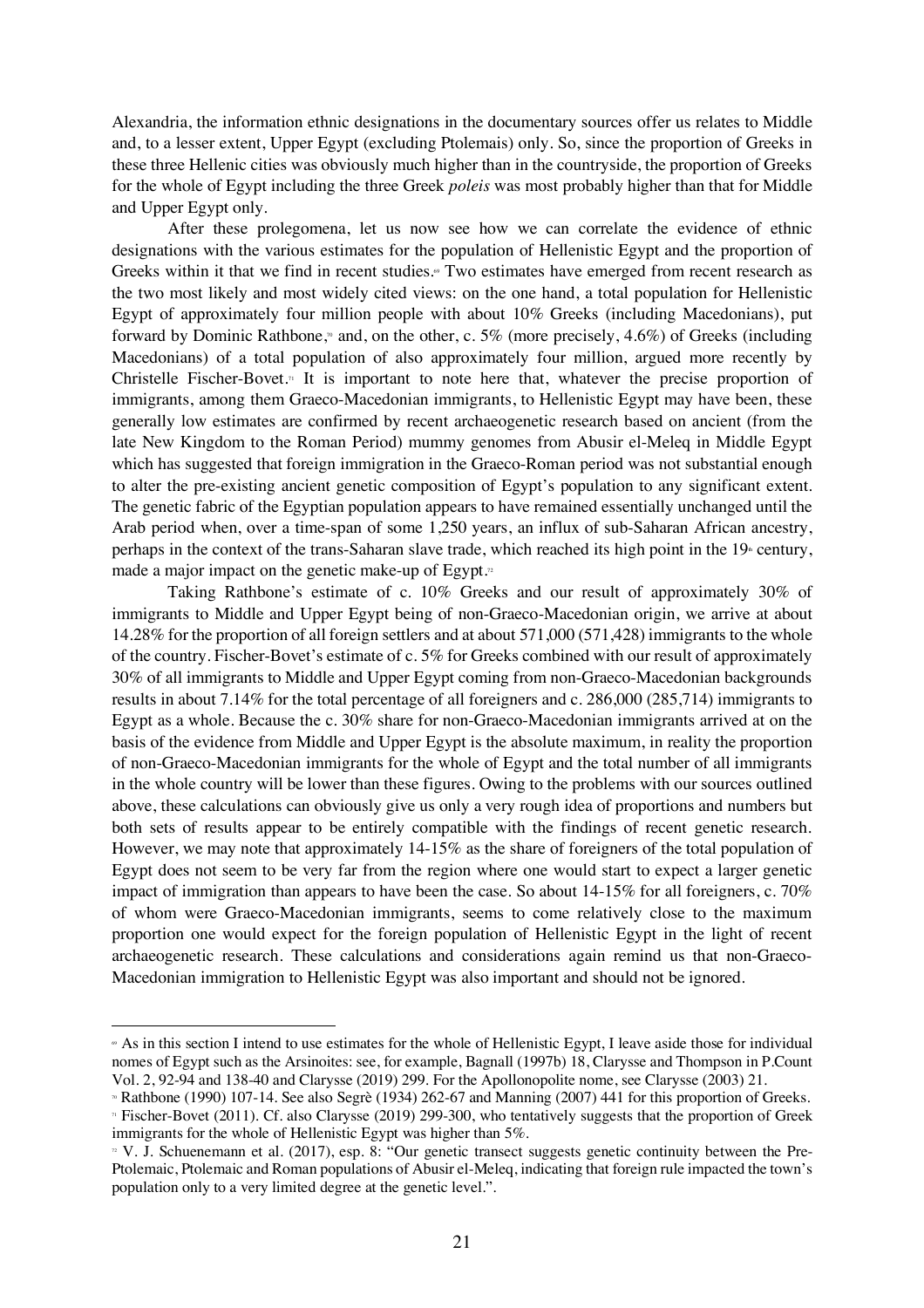In summary, in this paper I have argued that ethnic designations in reference to specific individuals in the documentary sources constitute our best, that is, the most direct, precise, plentiful and most readily quantifiable, evidence for immigration to, the ethnic composition of the population of and the relative proportions of the different immigrant groups in relation to each other in Middle and Upper Egypt (but also for the whole of Egypt because of a lack of sources from other parts of the country) in the Hellenistic period. On the reasonable assumption that the use of ethnic designations in the sources positively indicates immigration to Egypt, the widespread use of ethnics and their great variety show that, as a result of a sustained period of mass immigration, Egypt became a hugely diverse country ethnically and culturally. Immigrants from 237 different ethnic and cultural groups from all over the ancient eastern and central Mediterranean, the Near East, North-East Africa and the Black-Sea region can be found in our sources but even more distant origins are also attested. This is clearly unprecedented in Egyptian history and involved social and cultural change on a massive scale. As to the precise numbers of immigrants involved, we cannot be certain. Ethnic designations only show the approximate proportions of foreign ethnic groups settled in Middle and Upper Egypt. The main source of immigrants was the Graeco-Macedonian world, approximately 70% of foreigners in Middle and Upper Egypt arrived from this ethno-cultural group. However, non-Graeco-Macedonian immigration was also substantial: about 30% of foreign settlers came from such ethnic groups. The period of immigration was extensive, beginning with Alexander the Great's conquest of the country towards the end of 332 BC and lasting for well over 100 years, perhaps even longer from the Graeco-Macedonian world and hellenised regions and probably much longer, to the end of the second century BC, from other parts of the ancient world, that is, from north-eastern Africa and the ancient Near East. Of the Graeco-Macedonian immigrants to Middle and Upper Egypt the largest sources were Macedonia, the Cyrenaica, Crete, Thessaly and Athens. Of the non-Graeco-Macedonian settlers the most prolific senders of immigrants were Thrace, the Jewish homeland, the regions of the Near East traditionally inhabited by the ancient Arabs, Mysia and Syria but other parts of Asia Minor and North-East Africa as a whole also sent not insignificant numbers. These are the most important contributions of ethnic designations in the Greek and Demotic documentary sources to our knowledge of immigration to and the ethnic composition of the population of Hellenistic Egypt, making our picture much more extensive, detailed and accurate.

#### References

R. Alston, 'Urban Population in Late Roman Egypt and the End of the Ancient World', in W. Scheidel (ed.), *Debating Roman Demography*, Mnemosyne Supplements 211 (Leiden, Boston, Köln 2001) 161- 204

R. S. Bagnall, 'The Origin of Ptolemaic Cleruchs', *BASP* 21 (1984) 7-20

R. S. Bagnall, 'The People of the Roman Fayum', in M. L. Bierbrier (ed.), *Portraits and Masks; Burial Customs in Roman Egypt* (London 1997) 7-15

R. S. Bagnall, 'The Fayum and its People', in S. Walker et al. (eds.), *Ancient Faces; Mummy Portraits from Roman Egypt* (London 1997) 17-20

R. S. Bagnall and B. W. Frier, *The Demography of Roman Egypt*; Cambridge Studies in Population, Economy and Society in Past Time 23 (Cambridge 1994)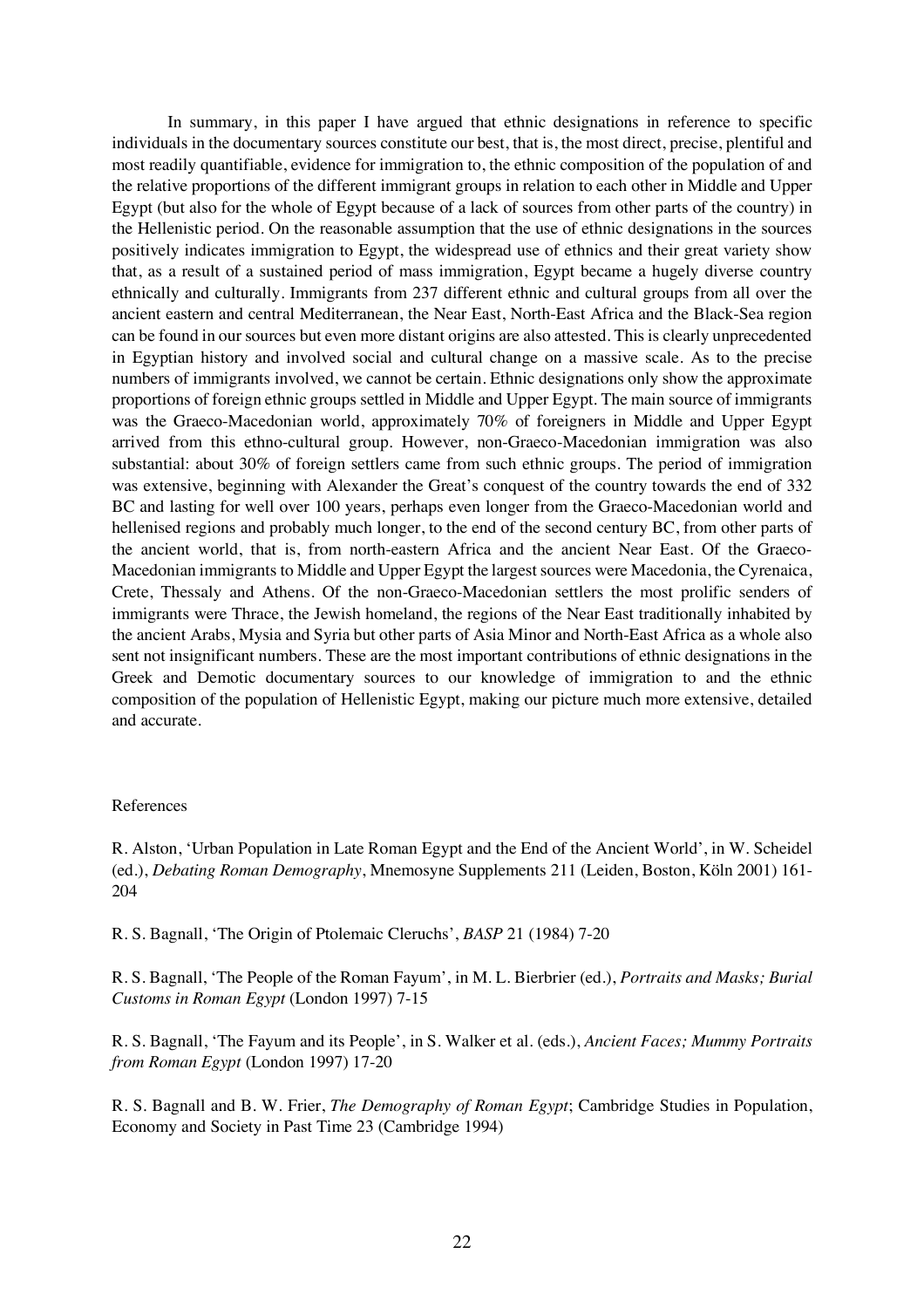W. Clarysse, 'Jews in Trikomia', in *Proceedings of the 20th International Congress of Papyrologists, Copenhagen, 23-29 August 1992*, ed. A. Bülow-Jacobsen (Copenhagen 1994) 193-203

W. Clarysse, 'The Archive of the Praktor Milon', in K. Vandorpe and W. Clarysse (eds.), *Edfu, an Egyptian Provincial Capital in the Ptolemaic Period; Brussels, 3 September 2001* (Brussels 2003) 17- 27

W. Clarysse, 'Ethnic Identity: Egyptians, Greeks, and Romans', in K. Vandorpe (ed.) *A Companion to Greco-Roman and Late Antique Egypt* (2019) 299-313

S. E. Cole, 'Ptolemaic Cavalrymen on Painted Alexandrian Funerary Monuments', *Arts 8*(2), 58 (2019) 1-23, available at: https://www.mdpi.com/2076-0752/8/2/58

Ph. Collombert, (2014) '*Omina* brontoscopiques et pluies de grenouilles', in *Acts of the Tenth International Congress of Demotic Studies, Leuven, 26-30 August 2008*, eds. M. Depauw and Y. Broux (Leuven, Paris, Walpole, MA) 15-26

H. Cuvigny, 'The Finds of Papyri: The Archaeology of Papyrology', in R. S. Bagnall (ed.), *The Oxford Handbook of Papyrology* (Oxford 2009) 30-58

D. Delia, 'The Population of Roman Alexandria', *Transactions of the American Philological Association* 118 (1988) 275-92

Ch. Fischer-Bovet, 'Counting the Greeks in Egypt; Immigration in the first century of Ptolemaic rule', in C. Holleran and A. Pudsey (eds.) *Demography and the Graeco-Roman World; New Insights and Approaches* (Cambridge 2011) 135-54

Ch. Fischer-Bovet, *Army and Society in Ptolemaic Egypt*, Armies of the Ancient World (Cambridge 2014)

J. Frösén, 'Conservation of Ancient Papyrus Materials', in R. S. Bagnall (ed.), *The Oxford Handbook of Papyrology* (Oxford 2009) 79-100

W. V. Harris and G. Ruffini (eds.), *Ancient Alexandria between Egypt and Greece* (Leiden, Boston 2004)

F. Heichelheim, *Die auswärtige Bevölkerung im Ptolemäerreich*, Klio Beiheft XVIII, N.F., Heft 5. (Leipzig 1925)

F. Heichelheim, 'Nachtrag zur Prosopographie der auswärtigen Bevölkerung im Ptolemäerreich', *APF* 9 (1930) 47-55

F. Heichelheim, 'Nachtrag II zur Prosopographie der auswärtigen Bevölkerung im Ptolemäerreich', *APF* 12 (1937) 54-64

S. Honigman (2002) 'Les divers sens de l'ethnique Ἄραψ dans les sources documentaires grecques d'Égypte', *Anc.Soc.* 32, 43-72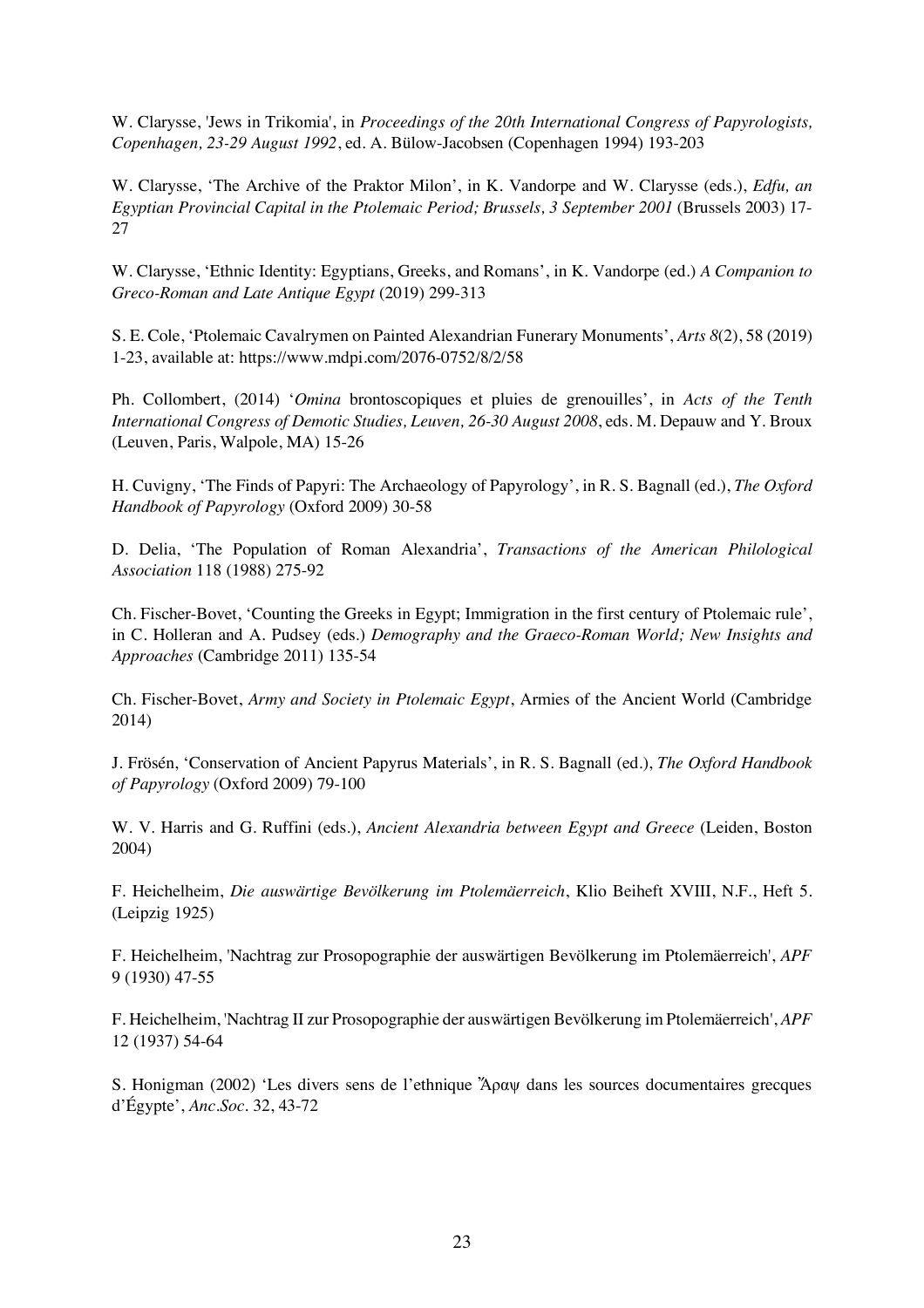H. Kockelmann and A. Rickert (2015) *Von Meroe bis Indien: Fremdvölkerlisten und nubische Gabenträger in den griechisch-römischen Tempeln*; Soubassementstudien V; Studien zur spätägyptischen Religion, Band 12 (Wiesbaden)

C. A. La'da, 'Ethnicity, Occupation and Tax-Status in Ptolemaic Egypt', in *Acta Demotica, Acts of the Fifth International Conference for Demotists, Pisa, 4-8 September 1993* (Pisa 1994) 183-89

C. A. La'da, *Ethnic Designations in Hellenistic Egypt*, Vols. I-II, Ph.D. thesis (Cambridge 1996)

C. A. La'da, 'Who were those 'of the *Epigone*'?', in *Akten des 21. Internationalen Papyrologenkongresses, Berlin, 13.-19.8.1995*, eds. B. Kramer, W. Luppe, H. Maehler and G. Poethke, Archiv für Papyrusforschung, Beiheft 3 (Stuttgart, Leipzig 1997) 563-69

C. A. La'da, *Foreign Ethnics in Hellenistic Egypt*, Studia Hellenistica 38, Prosopographia Ptolemaica X (Leuven, Paris, Dudley MA 2002)

C. A. La'da, *Ethnic Terminology in Hellenistic and Early Roman Egypt: New Sources and New Perspectives of Research* (Vienna 2019) in press

M. Launey, *Recherches sur les armées hellénistiques*, Vols. I-II, Bibliothèque des Écoles françaises d'Athènes et de Rome 169 (Paris 1949-50)

E. Lo Cascio, 'La popolazione dell'Egitto romano', *Studi Storici* 40, No. 2 (1999) 425-447

J. G. Manning, *Land and Power in Ptolemaic Egypt: The Structure of Land Tenure* (Cambridge 2003) demography: 47-49, 51

J. G. Manning, 'Hellenistic Egypt', in W. Scheidel, I. Morris and R. Saller (eds.) *The Cambridge Economic History of the Greco-Roman World* (Cambridge 2007) 434-59; 440-42, p. 441: "Greeks comprised roughly 10 percent" (no references)

A. Monson, 'Royal Land in Ptolemaic Egypt: A Demographic Model', *JESHO* 50 (2007) 363-97

A. Monson, *From the Ptolemies to the Romans; Political and Economic Change in Egypt* (Cambridge 2012)

K. Mueller, *Settlements of the Ptolemies; City Foundations and New Settlement in the Hellenistic World*, Studia Hellenistica 43 (Leuven, Paris, Dudley, MA 2006)

J. F. Oates, 'The Status Designation: ΠΕΡΣΗΣ, ΤΗΣ ΕΠΙΓΟΝΗΣ', *YClS* 18 (New Haven, London 1963) 1-129

R. A. Parker (1959) *A Vienna Demotic Papyrus on Eclipse- and Lunar-Omina*, Brown Egyptological Studies, Vol. II (Providence)

P. W. Pestman, 'A proposito dei documenti di Pathyris II: Πέρσαι τῆς ἐπιγονῆς', *Aegyptus* 43 (1963) 15-53

C. Préaux, *Le monde hellénistique, La Grèce et l'Orient de la mort d'Alexandre à la conquête romaine de la Grèce (323 – 146 av. J.C.)*, vols. 1-2 (Paris 1978)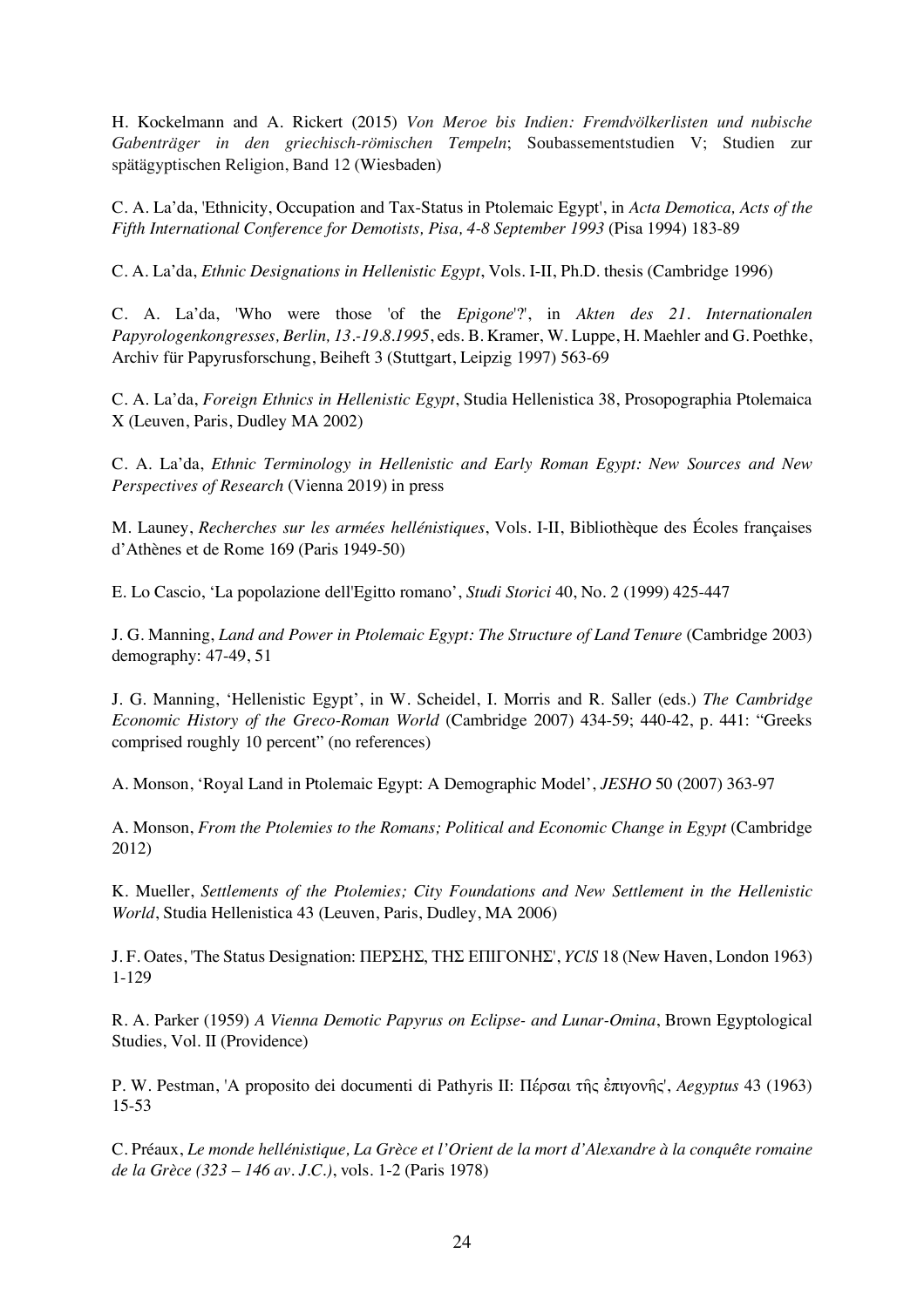D. W. Rathbone, 'Villages, Land and Population in Graeco-Roman Egypt', *Proceedings of the Cambridge Philological Society* 36 (1990) 103-42

D. Rathbone, Review of W. Scheidel, *Death on the Nile: Disease and the Demography of Roman Egypt* (Leiden, Boston, Cologne 2001), in *Population Studies* 57 (2003) 115-16

D. Rathbone, Review of W. Clarysse and D. J. Thompson, *Counting the People of Hellenistic Egypt* (Cambridge 2006) in *JHS* 127 (2007) 186-87

D. W. Rathbone, 'Roman Egypt', in W. Scheidel, I. Morris and R. Saller (eds.) *The Cambridge Economic History of the Greco-Roman World* (Cambridge 2007) 698-719

J. D. Ray, 'The non-literary material from North Saqqâra: a short progress report', *Enchoria* 8 Sonderband (1978) 29-30

W. Scheidel, *Measuring Sex, Age and Death in the Roman Empire; Explorations in Ancient Demography*, Journal of Roman Archaeology Supplementary Series No. 21 (Ann Arbor, MI 1996) [not necessary to use]

W. Scheidel, 'Progress and Problems in Roman Demography', in W. Scheidel (ed.), *Debating Roman Demography*, Mnemosyne Supplements 211 (Leiden, Boston, Köln 2001) 1-81

W. Scheidel, *Death on the Nile; Disease and the Demography of Roman Egypt*, Mnemosyne Supplements Vol. 228 (Leiden, Boston, Cologne 2001) chapter 3 Scheidel, 2001a Death on the Nile ch 3 population estimate

W. Scheidel, 'Creating a Metropolis: A Comparative Demographic Perspective', in W. V. Harris and G. Ruffini (eds.), *Ancient Alexandria between Egypt and Greece* (Leiden, Boston 2004) 1-31

W. Scheidel, 'Demography', in W. Scheidel, I. Morris and R. Saller (eds.) *The Cambridge Economic History of the Greco-Roman World* (Cambridge 2007) 38-86

W. Scheidel, 'Epigraphy and Demography: Birth, Marriage, Family, and Death', in J. Davies and J. Wilkes, *Epigraphy and the Historical Sciences*, Proceedings of the British Academy 177 (Oxford 2012) 101-29

V. J. Schuenemann et al., 'Ancient Egyptian mummy genomes suggest an increase of Sub-Saharan African ancestry in post-Roman periods', in *Nature Communications*, 30 May 2017 (www.nature.com/naturecommunications)

A. Segrè, 'Note sull'economia dell'Egitto Ellenistico nell'età tolemaica', *Bulletin de la Société Royale d'Archéologie d'Alexandrie* 29 (1934) 257-305

M. Stefanou, 'Waterborne recruits: the military settlers of Ptolemaic Egypt', in K. Buraselis, M. Stefanou and D. J. Thompson (eds.), *The Ptolemies, the Sea and the Nile: Studies in Waterborne Power* (Cambridge 2013) 108-31